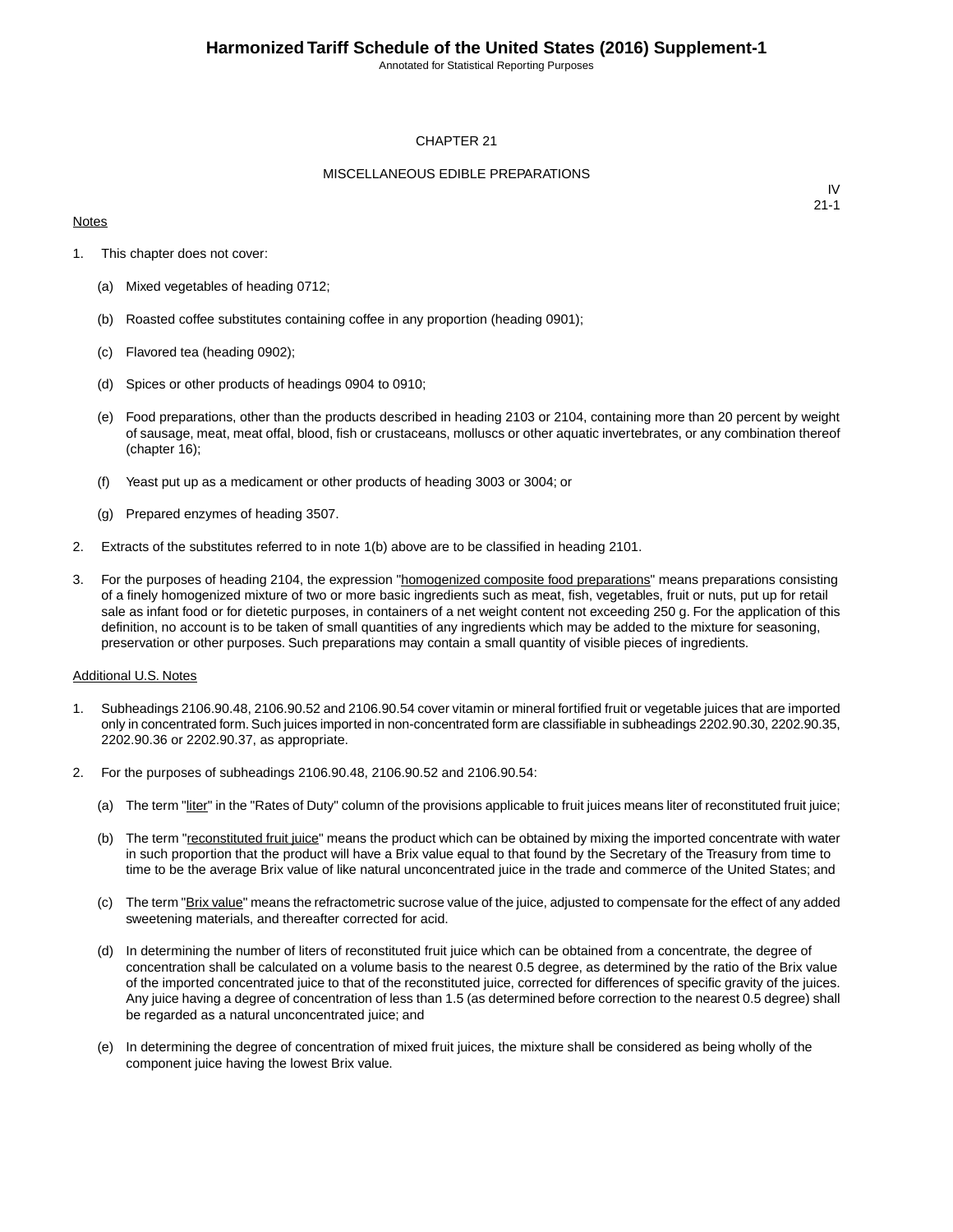Annotated for Statistical Reporting Purposes

Additional U.S. Notes (con.) IV 21-2

- 3. For the purposes of this chapter, the term "mixed condiments and mixed seasonings described in additional U.S. note 3 to this chapter" means articles containing over 10 percent by dry weight of sugars derived from sugar cane or sugar beets, whether or not mixed with other ingredients, except (a) articles not principally of crystalline structure or not in dry amorphous form that are prepared for marketing to the ultimate consumer in the identical form and package in which imported; or (b) cake decorations and similar products to be used in the same condition as imported without any further processing other than the direct application to individual pastries or confections, finely ground or masticated coconut meat or juice thereof mixed with those sugars, and sauces and preparations therefor.
- 4. The aggregate quantity of mixed condiments and mixed seasonings described in additional U.S. note 3 to this chapter and entered under subheading 2103.90.74 during the 12-month period from October 1 in any year to the following September 30, inclusive, shall not exceed 689 metric tons (articles the product of Mexico shall not be permitted or included in the aforementioned quantitative limitation and no such articles shall be classifiable therein).
- 5. The aggregate quantity of ice cream entered under subheading 2105.00.10 in any calendar year shall not exceed 5,667,846 liters (articles the product of Mexico shall not be permitted or included in the aforementioned quantitative limitation and no such articles shall be classifiable therein).

Of the quantitative limitations provided for in this note, the countries listed below shall have access to not less than the quantities specified below:

|                    | <b>Quantity (liters)</b> |
|--------------------|--------------------------|
| <b>Belgium</b>     | 922.315                  |
| Denmark            | 13.059                   |
| Jamaica            | 3.596                    |
| <b>Netherlands</b> | 104.477                  |
| New Zealand        | 589.312                  |

#### **Statistical Note**

1. The unit of quantity "kg cmsc" (kilograms cows' milk solids content) includes all cows' milk components other than water.

[**Compiler's note:** All provisions of subchapter II of chapter 99 have expired; footnote references are shown for reference only]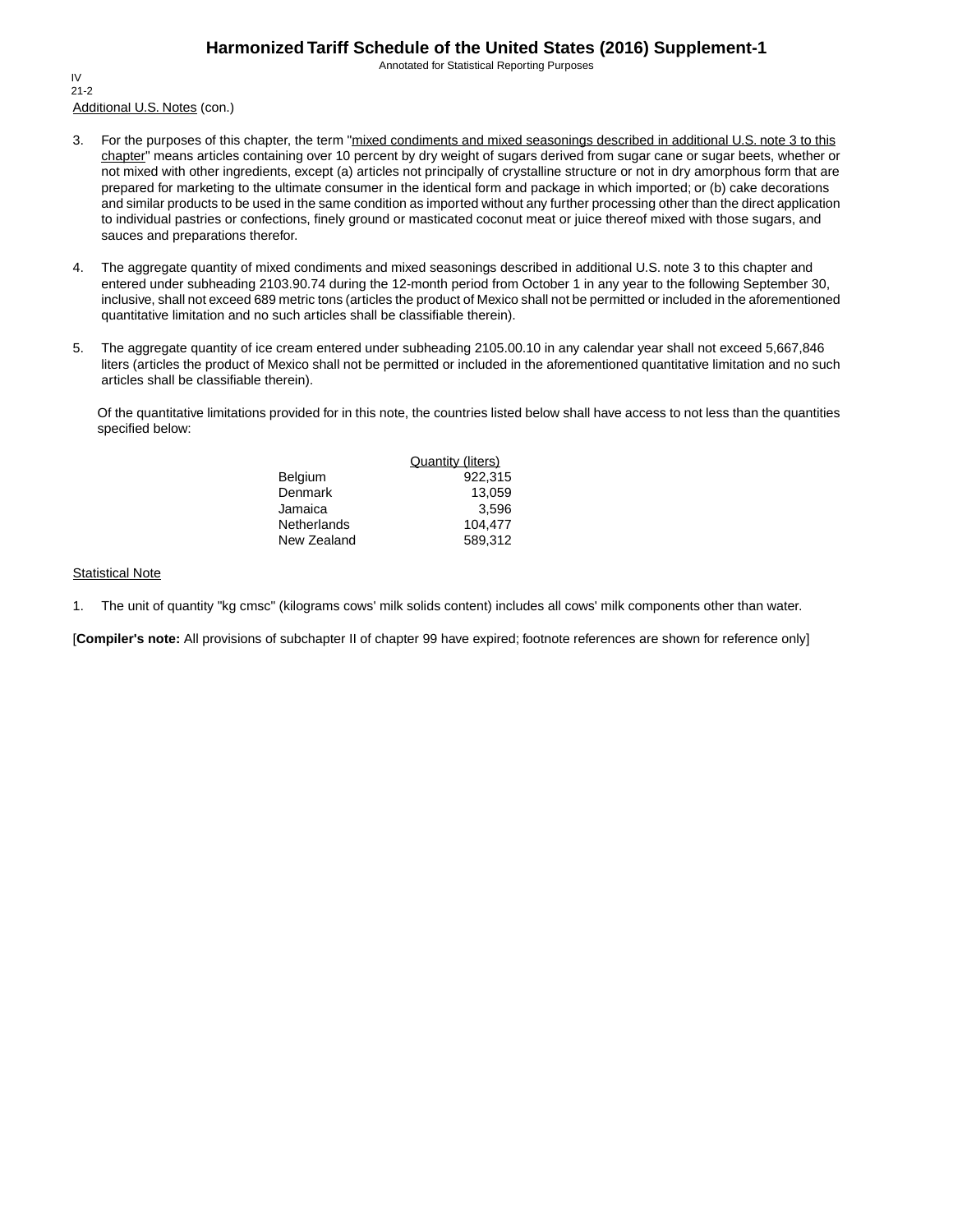Annotated for Statistical Reporting Purposes

| Heading/              | Stat.          |                                                                                                                                                                                                                                                                                                                                                                                       | Unit     |         | Rates of Duty                                                                                                                                                                                                            |                      |
|-----------------------|----------------|---------------------------------------------------------------------------------------------------------------------------------------------------------------------------------------------------------------------------------------------------------------------------------------------------------------------------------------------------------------------------------------|----------|---------|--------------------------------------------------------------------------------------------------------------------------------------------------------------------------------------------------------------------------|----------------------|
| Subheading            | Suf-<br>fix    | Article Description                                                                                                                                                                                                                                                                                                                                                                   | of       |         | 1                                                                                                                                                                                                                        | 2                    |
| 2101                  |                | Extracts, essences and concentrates, of coffee, tea or maté<br>and preparations with a basis of these products or with a basis<br>of coffee, tea or maté; roasted chicory and other roasted coffee<br>substitutes, and extracts, essences and concentrates thereof:<br>Extracts, essences and concentrates of coffee, and<br>preparations with a basis of these extracts, essences or | Quantity | General | Special                                                                                                                                                                                                                  |                      |
| 2101.11<br>2101.11.21 | 26             | concentrates or with a basis of coffee:<br>Extracts, essences and concentrates:<br>Not decaffeinated:                                                                                                                                                                                                                                                                                 |          | Free    |                                                                                                                                                                                                                          | Free                 |
|                       | 29<br>31<br>39 | Decaffeinated:                                                                                                                                                                                                                                                                                                                                                                        |          |         |                                                                                                                                                                                                                          |                      |
| 2101.11.29            | 41<br>49       |                                                                                                                                                                                                                                                                                                                                                                                       |          | Free    |                                                                                                                                                                                                                          | Free                 |
| 2101.12<br>2101.12.32 | 00             | Preparations with a basis of extracts, essences or<br>concentrates or with a basis of coffee:<br>Described in general note 15 of the tariff schedule                                                                                                                                                                                                                                  |          |         |                                                                                                                                                                                                                          |                      |
|                       |                | Other:<br>Blended syrups described in additional U.S.                                                                                                                                                                                                                                                                                                                                 |          |         | Free (A, AU, BH,<br>CA, CL, CO, D, E,<br>IL, JO, MA, MX,<br>OM, P, PA, PE,<br>SG)<br>5% (KR)                                                                                                                             | 20%                  |
| 2101.12.34 00         |                | note 4 to chapter 17:<br>Described in additional U.S. note 9 to<br>chapter 17 and entered pursuant to its                                                                                                                                                                                                                                                                             |          |         | Free (CO, KR, OM,                                                                                                                                                                                                        | 20%                  |
| 2101.12.38 00         |                |                                                                                                                                                                                                                                                                                                                                                                                       |          |         | PA, PE)<br>MX, SG)<br>15.2¢/kg + 4.2%<br>(KR)<br>See 9822.05.20 (P+)<br>See 9822.06.10 (PE)<br>See 9822.08.01<br>(CO)<br>See 9822.09.17 (PA)<br>See 9912.17.05,<br>9912.17.50 (MA)<br>See 9916.17.05,<br>9916.17.50 (OM) | $35.9$ ¢/kg +<br>10% |

IV 21-3

1/ See subheadings 9904.17.66-9904.17.84.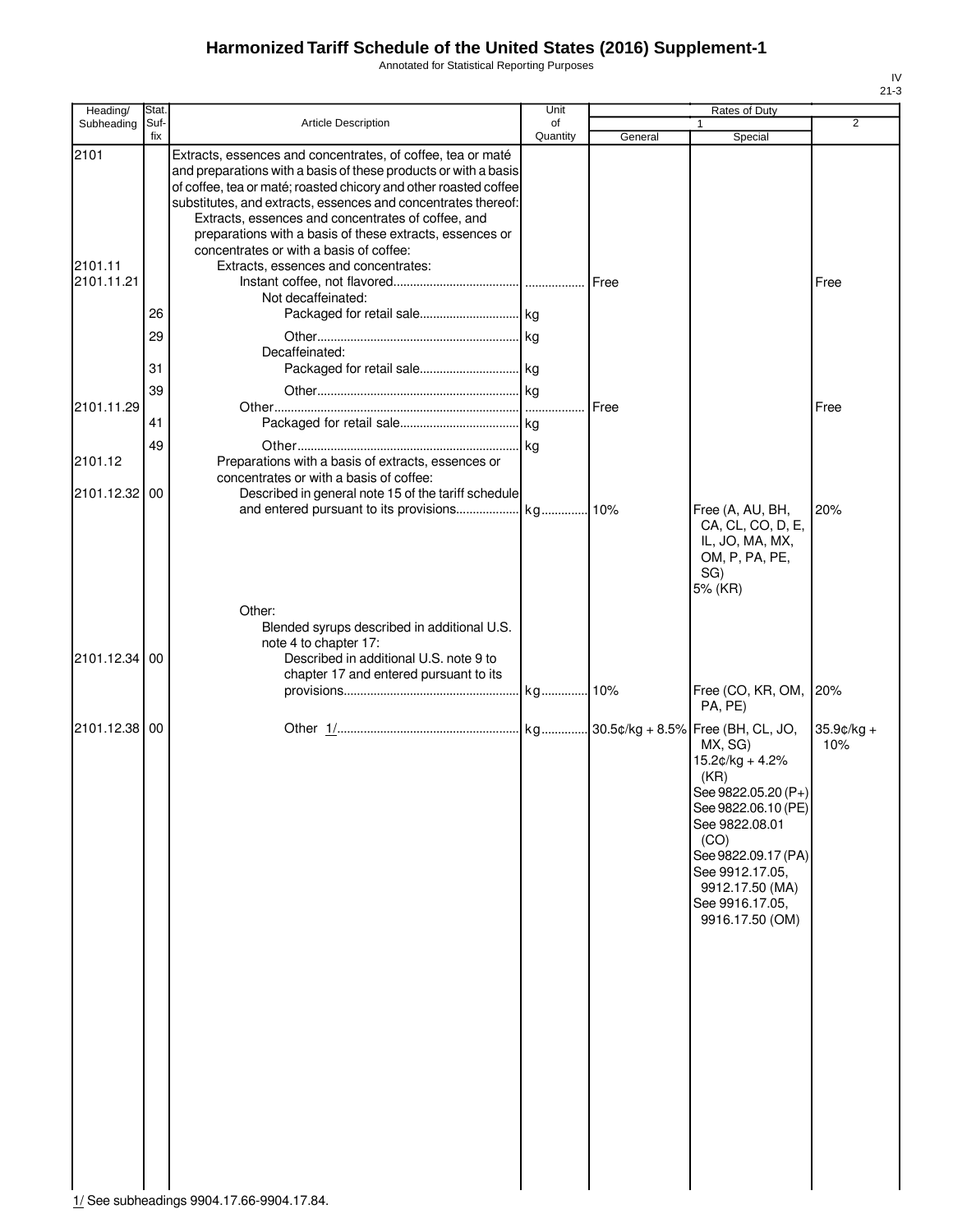Annotated for Statistical Reporting Purposes

| Heading/                                       | Stat.       |                                                                                                                                                                                                                                                                                                                                                                                                                                                                                                                                                                                                                                                                                                                                             | Unit           |         | Rates of Duty                                                                                                                                                                                                   |                      |
|------------------------------------------------|-------------|---------------------------------------------------------------------------------------------------------------------------------------------------------------------------------------------------------------------------------------------------------------------------------------------------------------------------------------------------------------------------------------------------------------------------------------------------------------------------------------------------------------------------------------------------------------------------------------------------------------------------------------------------------------------------------------------------------------------------------------------|----------------|---------|-----------------------------------------------------------------------------------------------------------------------------------------------------------------------------------------------------------------|----------------------|
| Subheading                                     | Suf-<br>fix | <b>Article Description</b>                                                                                                                                                                                                                                                                                                                                                                                                                                                                                                                                                                                                                                                                                                                  | of<br>Quantity | General | Special                                                                                                                                                                                                         | $\overline{2}$       |
| 2101 (con.)<br>2101.12<br>(con.)<br>2101.12.44 | 00          | Extracts, essences and concentrates, of coffee, tea or maté<br>and preparations with a basis of these products or with a basis<br>of coffee, tea or maté; roasted chicory and other roasted coffee<br>substitutes, and extracts, essences and concentrates thereof:<br>(con.)<br>Extracts, essences and concentrates of coffee, and<br>preparations with a basis of these extracts, essences or<br>concentrates or with a basis of coffee: (con.)<br>Preparations with a basis of extracts, essences or<br>concentrates or with a basis of coffee: (con.)<br>Other: (con.)<br>Articles containing over 65 percent by dry<br>weight of sugar described in additional U.S.<br>note 2 to chapter 17:<br>Described in additional U.S. note 7 to |                |         |                                                                                                                                                                                                                 |                      |
|                                                |             | chapter 17 and entered pursuant to its                                                                                                                                                                                                                                                                                                                                                                                                                                                                                                                                                                                                                                                                                                      |                |         | Free (CO, KR, OM, 20%<br>PA, PE)                                                                                                                                                                                |                      |
| 2101.12.48<br>2101.12.54                       | 00<br>00    | Articles containing over 10 percent by dry<br>weight of sugar described in additional U.S.<br>note 3 to chapter 17:<br>Described in additional U.S. note 8 to                                                                                                                                                                                                                                                                                                                                                                                                                                                                                                                                                                               |                |         | MX, SG)<br>$15.2¢/kg + 4.2%$<br>(KR)<br>See 9822.05.20 (P+)<br>See 9822.06.10 (PE)<br>See 9822.08.01<br>(CO)<br>See 9822.09.17 (PA)<br>See 9912.17.05,<br>9912.17.50 (MA)<br>See 9916.17.05,<br>9916.17.50 (OM) | $35.9$ ¢/kg +<br>10% |
|                                                |             | chapter 17 and entered pursuant to its                                                                                                                                                                                                                                                                                                                                                                                                                                                                                                                                                                                                                                                                                                      |                |         | Free (A, BH, CA, CL, 20%<br>CO, D, E, IL, JO,<br>KR, MA, OM, P,<br>PA, PE, SG)                                                                                                                                  |                      |
| 2101.12.58 00                                  |             | 1/ See subheadings 9904.17.17-9904.17.48.                                                                                                                                                                                                                                                                                                                                                                                                                                                                                                                                                                                                                                                                                                   |                |         | MX, SG)<br>15.2¢/kg + 4.2%<br>(KR)<br>See 9822.05.20 (P+)<br>See 9822.06.10 (PE)<br>See 9822.08.01<br>(CO)<br>See 9822.09.17 (PA)<br>See 9912.17.05,<br>9912.17.50 (MA)<br>See 9916.17.05,<br>9916.17.50 (OM)   | $35.9¢/kg +$<br>10%  |

2/ See subheadings 9904.17.49-9904.17.65.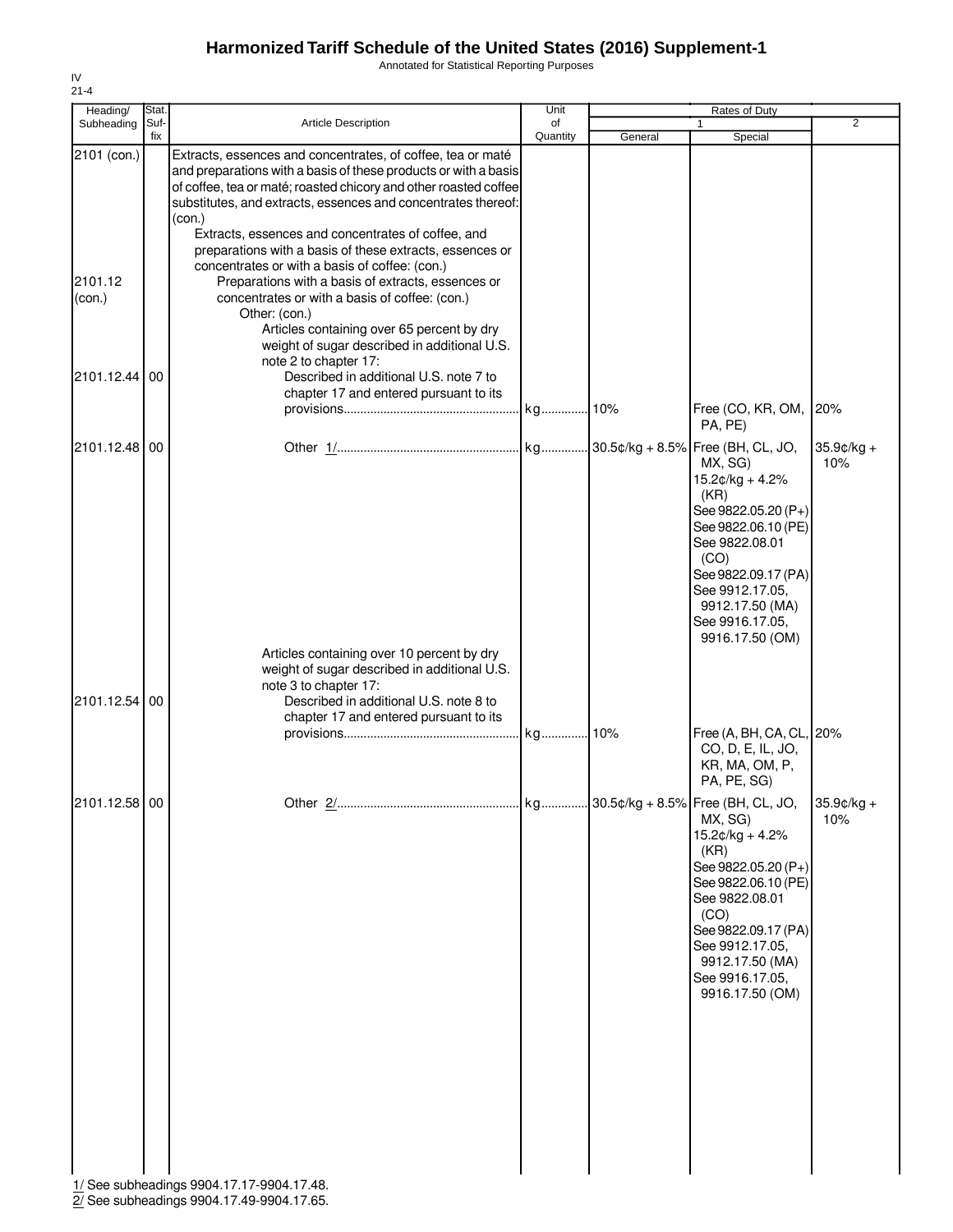Annotated for Statistical Reporting Purposes

| Heading/          | Stat. |                                                                                                                                                                                                                                                                                                                                                                                                                                                   | Unit     |         | Rates of Duty                                                                                                                                                                                                 |                   |
|-------------------|-------|---------------------------------------------------------------------------------------------------------------------------------------------------------------------------------------------------------------------------------------------------------------------------------------------------------------------------------------------------------------------------------------------------------------------------------------------------|----------|---------|---------------------------------------------------------------------------------------------------------------------------------------------------------------------------------------------------------------|-------------------|
| Subheading        | Suf-  | Article Description                                                                                                                                                                                                                                                                                                                                                                                                                               | of       |         | 1                                                                                                                                                                                                             | $\overline{2}$    |
|                   | fix   |                                                                                                                                                                                                                                                                                                                                                                                                                                                   | Quantity | General | Special                                                                                                                                                                                                       |                   |
| 2101 (con.)       |       | Extracts, essences and concentrates, of coffee, tea or maté<br>and preparations with a basis of these products or with a basis<br>of coffee, tea or maté; roasted chicory and other roasted coffee<br>substitutes, and extracts, essences and concentrates thereof:<br>(con.)<br>Extracts, essences and concentrates of coffee, and<br>preparations with a basis of these extracts, essences or<br>concentrates or with a basis of coffee: (con.) |          |         |                                                                                                                                                                                                               |                   |
| 2101.12<br>(con.) |       | Preparations with a basis of extracts, essences or<br>concentrates or with a basis of coffee: (con.)<br>Other: (con.)                                                                                                                                                                                                                                                                                                                             |          |         |                                                                                                                                                                                                               |                   |
| 2101.12.90 00     |       |                                                                                                                                                                                                                                                                                                                                                                                                                                                   |          |         | Free (A, AU, BH,<br>CA, CL, CO, D, E,<br>IL, JO, KR, MA,<br>MX, OM, P, PA,<br>PE, SG)                                                                                                                         | 20%               |
| 2101.20           |       | Extracts, essences and concentrates, of tea or maté, and<br>preparations with a basis of these extracts, essences or<br>concentrates or with a basis of tea or maté:                                                                                                                                                                                                                                                                              |          |         |                                                                                                                                                                                                               |                   |
| 2101.20.20 00     |       |                                                                                                                                                                                                                                                                                                                                                                                                                                                   |          |         |                                                                                                                                                                                                               | 10%               |
| 2101.20.32 00     |       | Other:<br>Described in general note 15 of the tariff schedule                                                                                                                                                                                                                                                                                                                                                                                     |          |         |                                                                                                                                                                                                               |                   |
|                   |       |                                                                                                                                                                                                                                                                                                                                                                                                                                                   |          |         | Free (A, AU, BH,<br>CA, CL, CO, D, E,<br>IL, JO, KR, MA,<br>MX, OM, P, PA,<br>PE, SG)                                                                                                                         | 20%               |
| 2101.20.34 00     |       | Other:<br>Blended syrups described in additional U.S.<br>note 4 to chapter 17:<br>Described in additional U.S. note 9 to<br>chapter 17 and entered pursuant to its                                                                                                                                                                                                                                                                                |          |         |                                                                                                                                                                                                               |                   |
|                   |       |                                                                                                                                                                                                                                                                                                                                                                                                                                                   |          |         | Free (CO, KR, OM,<br>PA, PE)                                                                                                                                                                                  | 20%               |
| 2101.20.38 00     |       |                                                                                                                                                                                                                                                                                                                                                                                                                                                   |          |         | MX, SG)<br>15.2¢/kg + 4.2%<br>(KR)<br>See 9822.05.20 (P+)<br>See 9822.06.10 (PE)<br>See 9822.08.01<br>(CO)<br>See 9822.09.17 (PA)<br>See 9912.17.05,<br>9912.17.50 (MA)<br>See 9916.17.05,<br>9916.17.50 (OM) | 35.9¢/kg +<br>10% |

IV 21-5

1/ See subheadings 9904.17.66-9904.17.84.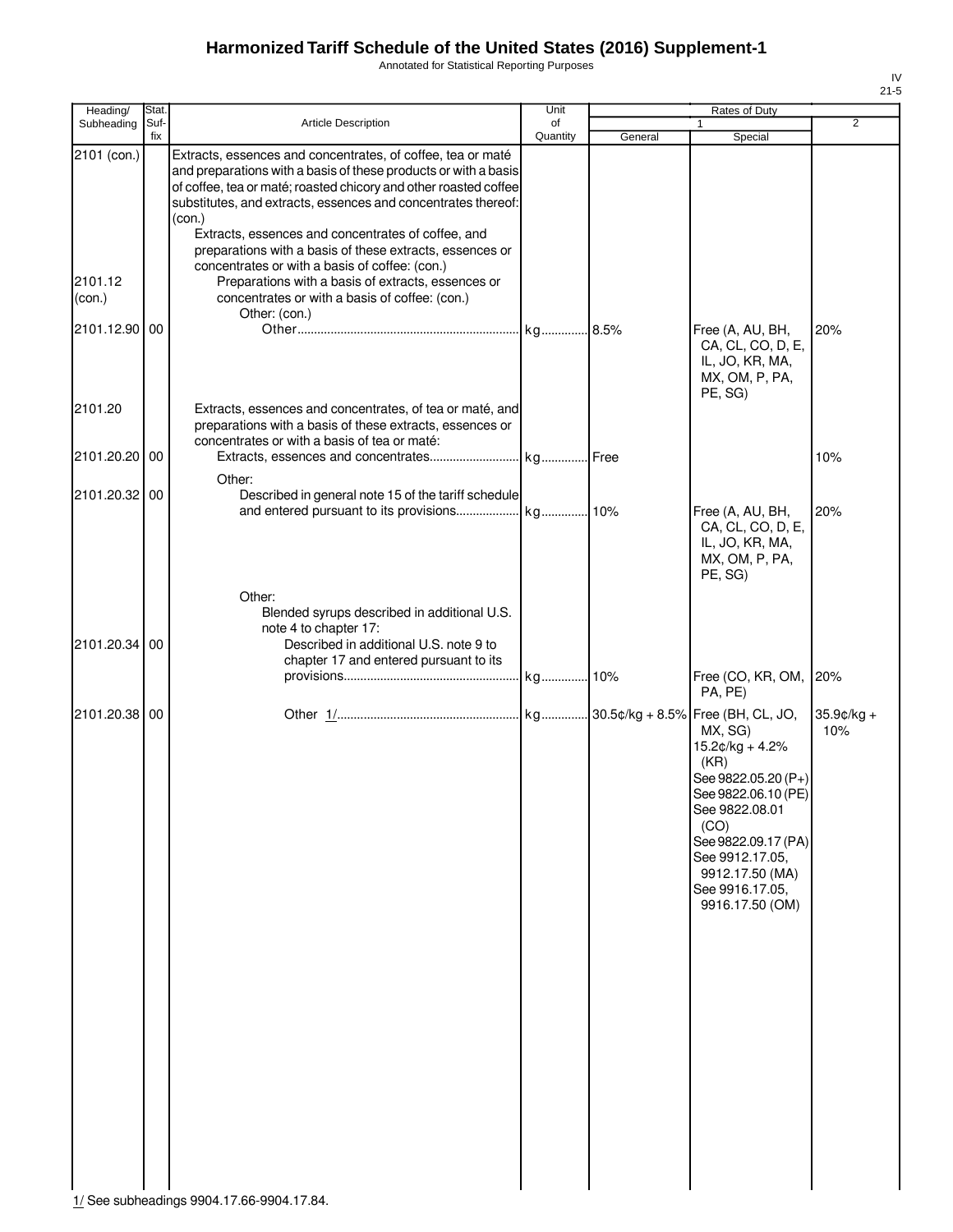Annotated for Statistical Reporting Purposes

| Heading/               | Stat.       |                                                                                                                                                                                                                                                                                                                                           | Unit           |         | Rates of Duty                                                                                                                                                                                                 |                      |
|------------------------|-------------|-------------------------------------------------------------------------------------------------------------------------------------------------------------------------------------------------------------------------------------------------------------------------------------------------------------------------------------------|----------------|---------|---------------------------------------------------------------------------------------------------------------------------------------------------------------------------------------------------------------|----------------------|
| Subheading             | Suf-<br>fix | <b>Article Description</b>                                                                                                                                                                                                                                                                                                                | of<br>Quantity | General | Special                                                                                                                                                                                                       | 2                    |
| 2101 (con.)<br>2101.20 |             | Extracts, essences and concentrates, of coffee, tea or maté<br>and preparations with a basis of these products or with a basis<br>of coffee, tea or maté; roasted chicory and other roasted coffee<br>substitutes, and extracts, essences and concentrates thereof:<br>(con.)<br>Extracts, essences and concentrates, of tea or maté, and |                |         |                                                                                                                                                                                                               |                      |
| (con.)                 |             | preparations with a basis of these extracts, essences or<br>concentrates or with a basis of tea or maté: (con.)<br>Other: (con.)<br>Other: (con.)<br>Articles containing over 65 percent by dry<br>weight of sugar described in additional U.S.<br>note 2 to chapter 17:                                                                  |                |         |                                                                                                                                                                                                               |                      |
| 2101.20.44             | 00          | Described in additional U.S. note 7 to<br>chapter 17 and entered pursuant to its                                                                                                                                                                                                                                                          |                |         | Free (CO, KR, OM, 20%<br>PA, PE)                                                                                                                                                                              |                      |
| 2101.20.48 00          |             |                                                                                                                                                                                                                                                                                                                                           |                |         | MX, SG)<br>15.2¢/kg + 4.2%<br>(KR)<br>See 9822.05.20 (P+)<br>See 9822.06.10 (PE)<br>See 9822.08.01<br>(CO)<br>See 9822.09.17 (PA)<br>See 9912.17.05,<br>9912.17.50 (MA)<br>See 9916.17.05,<br>9916.17.50 (OM) | $35.9$ ¢/kg +<br>10% |
| 2101.20.54             | 00          | Articles containing over 10 percent by dry<br>weight of sugar described in additional U.S.<br>note 3 to chapter 17:<br>Described in additional U.S. note 8 to<br>chapter 17 and entered pursuant to its                                                                                                                                   |                |         |                                                                                                                                                                                                               |                      |
|                        |             |                                                                                                                                                                                                                                                                                                                                           |                |         | Free (A, BH, CA, CL, 20%<br>CO, D, E, IL, JO,<br>KR, MA, OM, P,<br>PA, PE, SG)                                                                                                                                |                      |
| 2101.20.58 00          |             |                                                                                                                                                                                                                                                                                                                                           |                |         | MX, SG)<br>15.2¢/kg + 4.2%<br>(KR)<br>See 9822.05.20 (P+)<br>See 9822.06.10 (PE)<br>See 9822.08.01<br>(CO)<br>See 9822.09.17 (PA)<br>See 9912.17.05,<br>9912.17.50 (MA)<br>See 9916.17.05,<br>9916.17.50 (OM) | $35.9c/kg +$<br>10%  |
|                        |             | 1/ See subheadings 9904.17.17-9904.17.48.                                                                                                                                                                                                                                                                                                 |                |         |                                                                                                                                                                                                               |                      |

2/ See subheadings 9904.17.49-9904.17.65.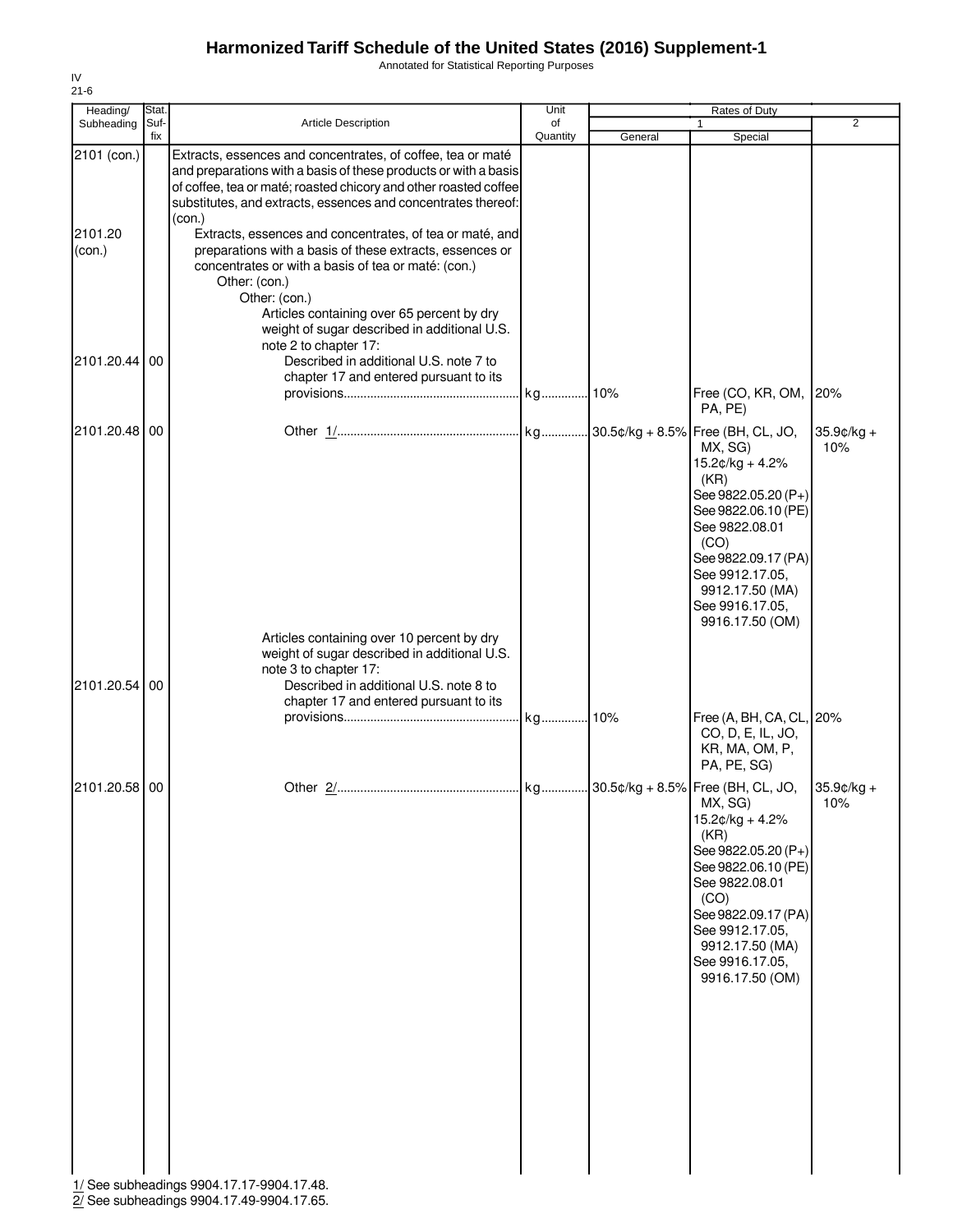Annotated for Statistical Reporting Purposes

| Heading/                 | Stat.       |                                                                                                                                                                                                                                                                               | Unit           |         | Rates of Duty                                                                                        |                  |
|--------------------------|-------------|-------------------------------------------------------------------------------------------------------------------------------------------------------------------------------------------------------------------------------------------------------------------------------|----------------|---------|------------------------------------------------------------------------------------------------------|------------------|
| Subheading               | Suf-<br>fix | Article Description                                                                                                                                                                                                                                                           | of<br>Quantity | General | 1.<br>Special                                                                                        | $\overline{2}$   |
| 2101 (con.)              |             | Extracts, essences and concentrates, of coffee, tea or maté<br>and preparations with a basis of these products or with a basis<br>of coffee, tea or maté; roasted chicory and other roasted coffee<br>substitutes, and extracts, essences and concentrates thereof:<br>(con.) |                |         |                                                                                                      |                  |
| 2101.20<br>(con.)        |             | Extracts, essences and concentrates, of tea or maté, and<br>preparations with a basis of these extracts, essences or<br>concentrates or with a basis of tea or maté: (con.)<br>Other: (con.)<br>Other: (con.)                                                                 |                |         |                                                                                                      |                  |
| 2101.20.90 00            |             |                                                                                                                                                                                                                                                                               |                |         | Free (A, AU, BH,<br>CA, CL, CO, D, E,<br>IL, JO, KR, MA,<br>MX, OM, P, PA,<br>PE, SG)                | 20%              |
| 2101.30.00 00            |             | Roasted chicory and other roasted coffee substitutes and                                                                                                                                                                                                                      |                |         | Free (A+, AU, BH,<br>CA, CL, CO, D, E,<br>IL, JO, KR, MA,<br>MX, P, PA, PE,<br>SG)<br>$0.4¢/kg$ (OM) | $6.6$ $c$ / $kg$ |
| 2102                     |             | Yeasts (active or inactive); other single-cell microorganisms,<br>dead (but not including vaccines of heading 3002); prepared<br>baking powders:                                                                                                                              |                |         |                                                                                                      |                  |
| 2102.10.00 00            |             |                                                                                                                                                                                                                                                                               |                |         | Free (A, AU, BH,<br>CA, CL, CO, D, E,<br>IL, JO, KR, MA,<br>MX, OM, P, PA,<br>PE, SG)                | 20%              |
| 2102.20<br>2102.20.20 00 |             | Inactive yeasts; other single-cell microorganisms, dead:                                                                                                                                                                                                                      |                |         | Free (A, AU, BH,<br>CA, CL, CO, D, E,<br>IL, JO, KR, MA,<br>MX, OM, P, PA,<br>PE, SG)                | 20%              |
| 2102.20.40 00            |             |                                                                                                                                                                                                                                                                               |                |         |                                                                                                      | Free             |
| 2102.20.60 00            |             |                                                                                                                                                                                                                                                                               |                | .3.2%   | Free (A, AU, BH,<br>CA, CL, CO, D, E,<br>IL, JO, KR, MA,<br>MX, OM, P, PA,                           | 25%              |
| 2102.30.00 00            |             |                                                                                                                                                                                                                                                                               |                | Free    | PE, SG)                                                                                              | 25%              |
|                          |             |                                                                                                                                                                                                                                                                               |                |         |                                                                                                      |                  |
|                          |             |                                                                                                                                                                                                                                                                               |                |         |                                                                                                      |                  |
|                          |             |                                                                                                                                                                                                                                                                               |                |         |                                                                                                      |                  |
|                          |             |                                                                                                                                                                                                                                                                               |                |         |                                                                                                      |                  |
|                          |             |                                                                                                                                                                                                                                                                               |                |         |                                                                                                      |                  |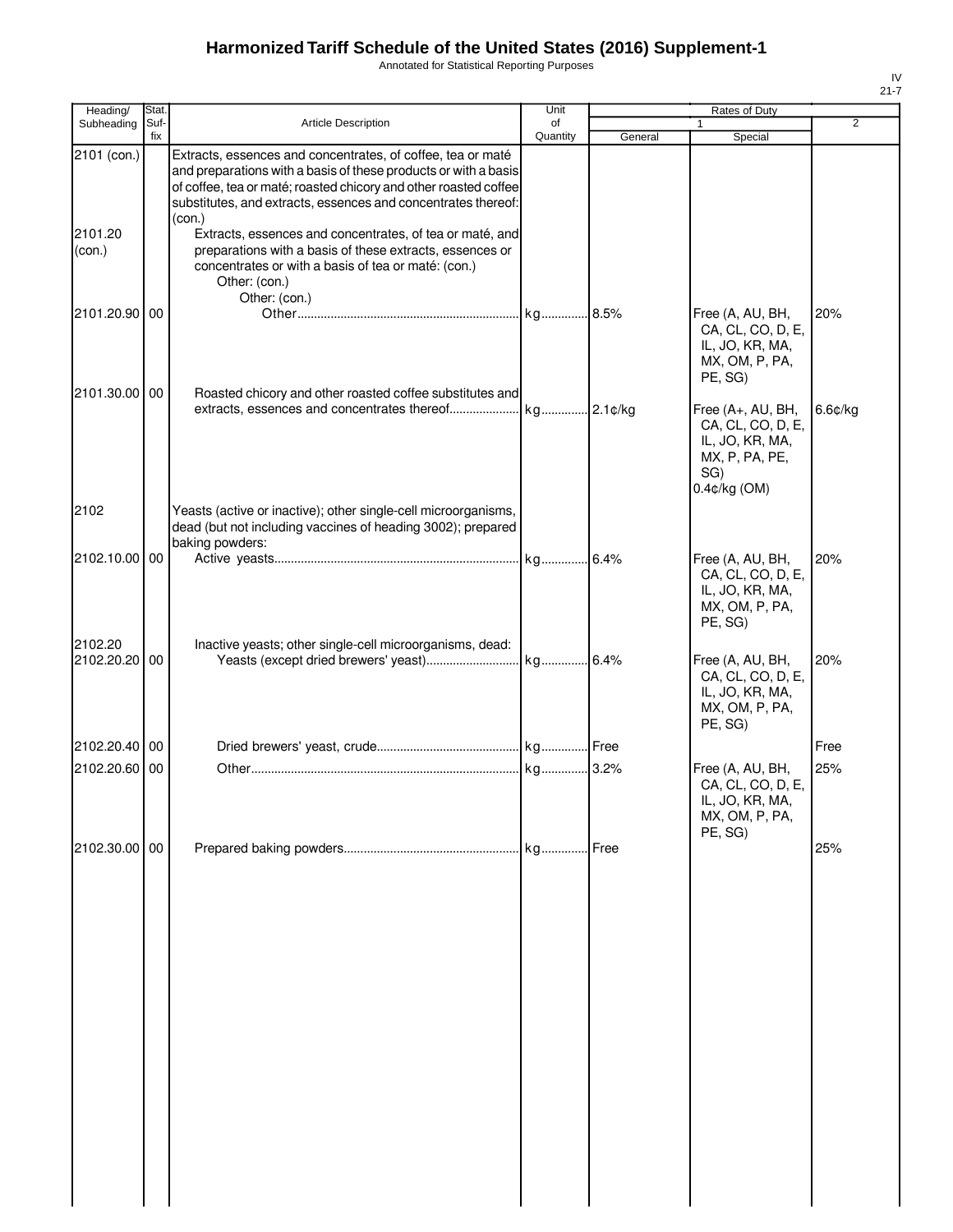Annotated for Statistical Reporting Purposes

| Heading/                 | Stat.       |                                                                                                                              | Unit           |         | Rates of Duty                                                                                                                                                    |                |
|--------------------------|-------------|------------------------------------------------------------------------------------------------------------------------------|----------------|---------|------------------------------------------------------------------------------------------------------------------------------------------------------------------|----------------|
| Subheading               | Suf-<br>fix | Article Description                                                                                                          | of<br>Quantity | General | $\mathbf{1}$<br>Special                                                                                                                                          | $\overline{2}$ |
| 2103                     |             | Sauces and preparations therefore; mixed condiments and<br>mixed seasonings; mustard flour and meal and prepared<br>mustard: |                |         |                                                                                                                                                                  |                |
| 2103.10.00 00            |             |                                                                                                                              |                |         | Free (A, AU, BH,<br>CA, CL, CO, D, E,<br>IL, JO, KR, MA,<br>MX, OM, P, PA,<br>PE, SG)                                                                            | 35%            |
| 2103.20<br>2103.20.20 00 |             | Tomato ketchup and other tomato sauces:                                                                                      |                |         | Free (A, AU, BH,<br>CA, CL, CO, D, E,<br>IL, JO, KR, MA,<br>MX, OM, P, PA,<br>PE, SG)                                                                            | 35%            |
| 2103.20.40               |             |                                                                                                                              |                | 11.6%   | Free (A+, BH, CA,<br>CL, CO, D, E, IL,<br>JO, MX, OM, P,<br>PA, PE, SG)<br>3.3% (KR)<br>See 9912.21.05-<br>9912.21.20 (MA)<br>See 9913.96.57-<br>9913.96.66 (AU) | 50%            |
|                          | 20          |                                                                                                                              |                |         |                                                                                                                                                                  |                |
| 2103.30                  | 40          |                                                                                                                              |                |         |                                                                                                                                                                  |                |
| 2103.30.20 00            |             | Mustard flour and meal and prepared mustard:                                                                                 |                |         |                                                                                                                                                                  | 22¢/kg         |
| 2103.30.40               | 00          |                                                                                                                              |                |         | Free (A, BH, CA, CL, 22¢/kg<br>CO, D, E, IL, JO,<br>KR, MA, MX, OM,<br>P, PA, PE, SG)<br>0.9¢/kg (AU)                                                            |                |
|                          |             |                                                                                                                              |                |         |                                                                                                                                                                  |                |
|                          |             |                                                                                                                              |                |         |                                                                                                                                                                  |                |
|                          |             |                                                                                                                              |                |         |                                                                                                                                                                  |                |
|                          |             |                                                                                                                              |                |         |                                                                                                                                                                  |                |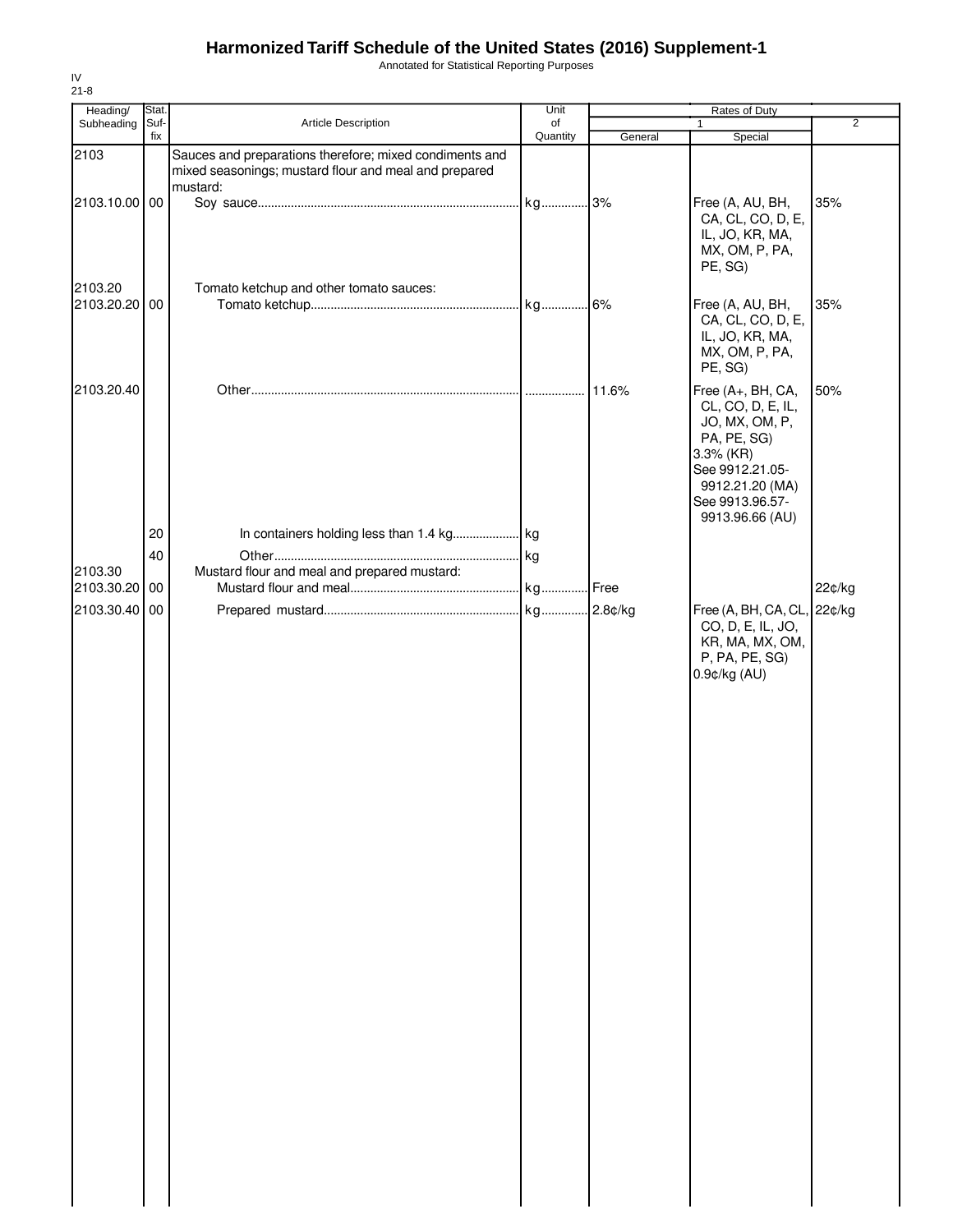Annotated for Statistical Reporting Purposes

| Heading/               | Stat. |                                                                                                                                                                                                                                            | Unit     |         | Rates of Duty                                                                                                                                                                                                   |                       |
|------------------------|-------|--------------------------------------------------------------------------------------------------------------------------------------------------------------------------------------------------------------------------------------------|----------|---------|-----------------------------------------------------------------------------------------------------------------------------------------------------------------------------------------------------------------|-----------------------|
| Subheading             | Suf-  | Article Description                                                                                                                                                                                                                        | of       |         |                                                                                                                                                                                                                 | $\overline{2}$        |
|                        | fix   |                                                                                                                                                                                                                                            | Quantity | General | Special                                                                                                                                                                                                         |                       |
| 2103 (con.)<br>2103.90 |       | Sauces and preparations therefore; mixed condiments and<br>mixed seasonings; mustard flour and meal and prepared<br>mustard: (con.)<br>Other:                                                                                              |          |         |                                                                                                                                                                                                                 |                       |
| 2103.90.20             | 00    |                                                                                                                                                                                                                                            |          |         |                                                                                                                                                                                                                 | 30%                   |
| 2103.90.40             | 00    | Nonalcoholic preparations of yeast extract (other than                                                                                                                                                                                     |          |         |                                                                                                                                                                                                                 |                       |
|                        |       |                                                                                                                                                                                                                                            |          |         | Free (A, AU, BH,<br>CA, CL, CO, D, E,<br>IL, JO, KR, MA,<br>MX, OM, P, PA,<br>PE, SG)                                                                                                                           | 20%                   |
| 2103.90.72             | 00    | Other:<br>Mixed condiments and mixed seasonings:<br>Mixed condiments and mixed seasonings<br>described in additional U.S. note 3 to this<br>chapter:<br>Described in general note 15 of the tariff<br>schedule and entered pursuant to its |          |         |                                                                                                                                                                                                                 |                       |
|                        |       |                                                                                                                                                                                                                                            | kg 7.5%  |         | Free (A, AU, BH,<br>CA, CL, CO, D, E,<br>IL, JO, KR, MA,<br>MX, OM, P, PA,<br>PE, SG)                                                                                                                           | 35%                   |
| 2103.90.74 00          |       | Described in additional U.S. note 4 to this                                                                                                                                                                                                |          |         |                                                                                                                                                                                                                 |                       |
|                        |       | chapter and entered pursuant to its                                                                                                                                                                                                        |          |         |                                                                                                                                                                                                                 |                       |
|                        |       |                                                                                                                                                                                                                                            |          |         | Free (A, BH, CA, CL, 35%<br>CO, D, E, IL, JO,<br>KR, MA, OM, P,<br>PA, PE, SG)                                                                                                                                  |                       |
| 2103.90.78             | 00    |                                                                                                                                                                                                                                            |          |         | MX, SG)<br>$15.2¢/kg + 3.2%$<br>(KR)<br>See 9822.05.20 (P+)<br>See 9822.06.10 (PE)<br>See 9822.08.01<br>(CO)<br>See 9822.09.17 (PA)<br>See 9912.17.05,<br>9912.17.75 (MA)<br>See 9916.17.05,<br>9916.17.75 (OM) | $35.9$ ¢/kg +<br>7.5% |
| 2103.90.80 00          |       |                                                                                                                                                                                                                                            |          | .6.4%   | Free (A, AU, BH,<br>CA, CL, CO, D, E,<br>IL, JO, KR, MA,<br>MX, OM, P, PA,<br>PE, SG)                                                                                                                           | 35%                   |
| 2103.90.90             |       |                                                                                                                                                                                                                                            |          | 6.4%    | Free (A, AU, BH,<br>CA, CL, CO, D, E,<br>IL, JO, KR, MA,<br>MX, OM, P, PA,<br>PE, SG)                                                                                                                           | 35%                   |
|                        | 20    |                                                                                                                                                                                                                                            |          |         |                                                                                                                                                                                                                 |                       |
|                        | 40    |                                                                                                                                                                                                                                            |          |         |                                                                                                                                                                                                                 |                       |
|                        |       | Tomato-based preparations for sauces:                                                                                                                                                                                                      |          |         |                                                                                                                                                                                                                 |                       |
|                        | 51    | In containers holding less than 1.4 kg kg                                                                                                                                                                                                  |          |         |                                                                                                                                                                                                                 |                       |
|                        | 59    |                                                                                                                                                                                                                                            | kg       |         |                                                                                                                                                                                                                 |                       |
|                        | 91    |                                                                                                                                                                                                                                            |          |         |                                                                                                                                                                                                                 |                       |
|                        |       |                                                                                                                                                                                                                                            |          |         |                                                                                                                                                                                                                 |                       |

 $\frac{1}{10}$  See subheadings 9904.21.01-9904.21.09.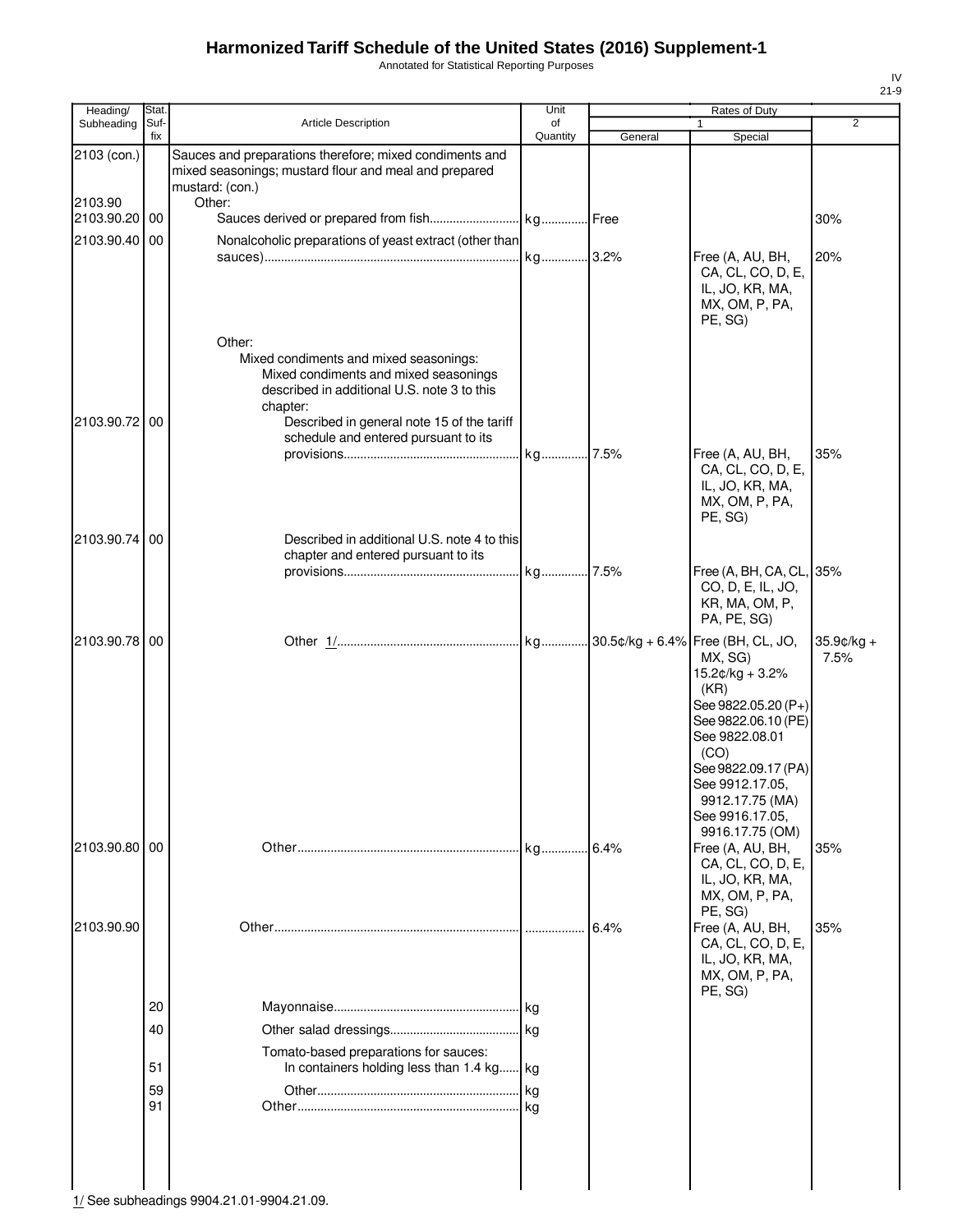Annotated for Statistical Reporting Purposes

| Heading/           | Stat. |                                                                                         | Unit     |         | Rates of Duty                                                                                                                                                                                                                                                                                                                                                                                |             |
|--------------------|-------|-----------------------------------------------------------------------------------------|----------|---------|----------------------------------------------------------------------------------------------------------------------------------------------------------------------------------------------------------------------------------------------------------------------------------------------------------------------------------------------------------------------------------------------|-------------|
| Subheading         | Suf-  | Article Description                                                                     | of       |         | $\mathbf{1}$                                                                                                                                                                                                                                                                                                                                                                                 | 2           |
|                    | fix   |                                                                                         | Quantity | General | Special                                                                                                                                                                                                                                                                                                                                                                                      |             |
| 2104<br>2104.10.00 |       | Soups and broths and preparations therefor; homogenized<br>composite food preparations: |          | 3.2%    | Free (A, AU, BH,<br>CA, CL, CO, D, E,<br>IL, JO, KR, MA,<br>MX, OM, P, PA,<br>PE, SG)                                                                                                                                                                                                                                                                                                        | 35%         |
|                    | 20    |                                                                                         | kg       |         |                                                                                                                                                                                                                                                                                                                                                                                              |             |
|                    |       | Other:                                                                                  |          |         |                                                                                                                                                                                                                                                                                                                                                                                              |             |
|                    | 40    |                                                                                         |          |         |                                                                                                                                                                                                                                                                                                                                                                                              |             |
|                    | 60    |                                                                                         |          |         |                                                                                                                                                                                                                                                                                                                                                                                              |             |
| 2104.20.00         | 00    |                                                                                         |          |         | Free (A, AU, BH,<br>CA, CL, CO, D, E,<br>IL, JO, KR, MA,<br>MX, OM, P, PA,<br>PE, SG)                                                                                                                                                                                                                                                                                                        | 20%         |
| 2105.00            |       | Ice cream and other edible ice, whether or not containing                               |          |         |                                                                                                                                                                                                                                                                                                                                                                                              |             |
|                    |       | cocoa:                                                                                  |          |         |                                                                                                                                                                                                                                                                                                                                                                                              |             |
|                    |       | Ice cream:                                                                              |          |         |                                                                                                                                                                                                                                                                                                                                                                                              |             |
| 2105.00.05         | 00    | Described in general note 15 of the tariff schedule and                                 |          |         | Free (A+, AU, BH,<br>CA, CL, CO, D, E,<br>IL, JO, MA, MX,<br>OM, P, PA, PE,<br>SG)<br>5.7% (KR)                                                                                                                                                                                                                                                                                              | 20%         |
| 2105.00.10 00      |       | Described in additional U.S. note 5 to this chapter and                                 |          |         |                                                                                                                                                                                                                                                                                                                                                                                              |             |
|                    |       |                                                                                         | liters   | 20%     | Free (A+, BH, CA,<br>CL, CO, D, E, IL,<br>JO, KR, MA, OM,<br>P, PA, PE, SG)                                                                                                                                                                                                                                                                                                                  | 20%         |
| 2105.00.20 00      |       |                                                                                         | liters   |         | 50.2¢/kg + 17%   Free (BH, CL, JO,<br>MX, SG)<br>23.4¢/kg + 7.9%<br>(PE)<br>25.1¢/kg + 8.5%<br>(KR)<br>45.1¢/kg + 15.3%<br>(P)<br>See 9908.21.01 (IL)<br>See 9912.04.01,<br>9912.04.03 (MA)<br>See 9913.04.05<br>(AU)<br>See 9915.21.05-<br>9915.21.20 (P+)<br>See 9916.04.01,<br>9916.04.03 (OM)<br>See 9918.21.10-<br>9918.21.11 (CO)<br>See 9919.21.10,<br>9919.21.11-<br>9919.21.12 (PA) | 59¢/kg +20% |

IV 21-10

1 / See subheadings 9904.21.10-9904.21.18.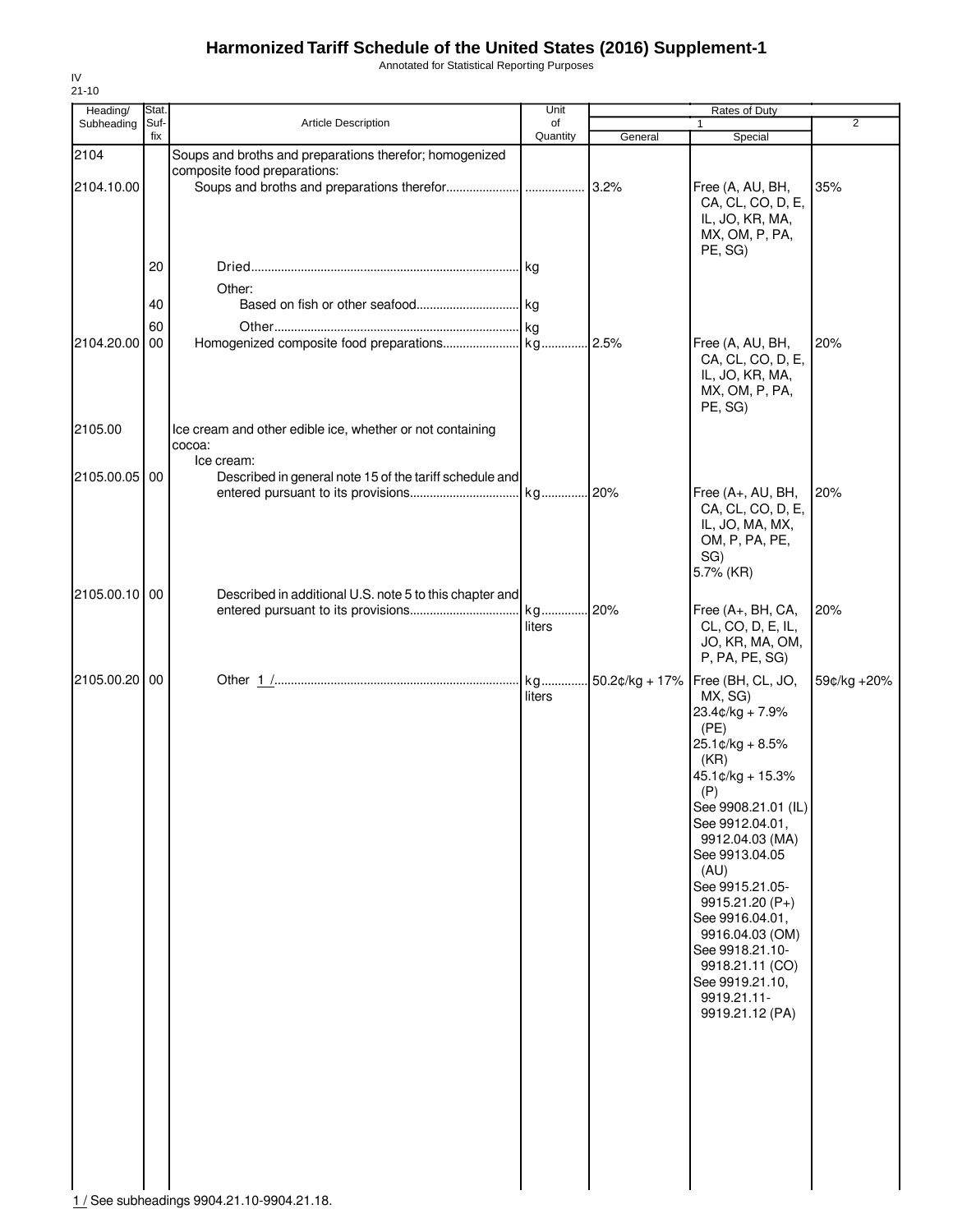Annotated for Statistical Reporting Purposes

| Heading/                       | Stat.       |                                                                                                                                                             | Unit           |                | Rates of Duty                                                                                                                                                                                                                                                                                                                                                                                                                                              |                     |
|--------------------------------|-------------|-------------------------------------------------------------------------------------------------------------------------------------------------------------|----------------|----------------|------------------------------------------------------------------------------------------------------------------------------------------------------------------------------------------------------------------------------------------------------------------------------------------------------------------------------------------------------------------------------------------------------------------------------------------------------------|---------------------|
| Subheading                     | Suf-<br>fix | Article Description                                                                                                                                         | of<br>Quantity | General        | 1<br>Special                                                                                                                                                                                                                                                                                                                                                                                                                                               | $\overline{2}$      |
| 2105.00<br>(con.)              |             | Ice cream and other edible ice, whether or not containing<br>cocoa: (con.)<br>Other:<br>Dairy products described in additional U.S. note 1 to<br>chapter 4: |                |                |                                                                                                                                                                                                                                                                                                                                                                                                                                                            |                     |
| 2105.00.25 00                  |             | Described in general note 15 of the tariff schedule                                                                                                         |                |                | Free (A+, AU, BH,<br>CA, CL, CO, D, E,<br>IL, JO, MA, MX,<br>OM, P, PA, PE,<br>SG)<br>5.7% (KR)                                                                                                                                                                                                                                                                                                                                                            | 20%                 |
| 2105.00.30 00                  |             | Described in additional U.S. note 10 to chapter 4<br>and entered pursuant to its provisions                                                                 | kg<br>kg cmsc  | 20%            | Free (A+, AU, BH,<br>CA, CL, CO, D, E,<br>IL, JO, KR, MA,<br>OM, P, PA, PE,<br>SG)                                                                                                                                                                                                                                                                                                                                                                         | 20%                 |
| 2105.00.40 00<br>2105.00.50 00 |             |                                                                                                                                                             | kg<br>kg cmsc  | 50.2¢/kg + 17% | Free (BH, CL, JO,<br>MX, SG)<br>33.4¢/kg + 11.3%<br>(PA)<br>45.1¢/kg + 15.3%<br>(P)<br>See 9912.04.30,<br>9912.04.51 (MA)<br>See 9913.04.25<br>(AU)<br>See 9915.04.30,<br>9915.04.51,<br>9915.04.75 (P+)<br>See 9916.04.30,<br>9916.04.51 (OM)<br>See 9917.04.20,<br>9917.04.37 (PE)<br>See 9918.04.60-<br>9918.04.80 (CO)<br>See 9920.04.10,<br>9920.04.27 (KR)<br>Free (A+, AU, BH,<br>CA, CL, CO, D, E,<br>IL, JO, KR, MA,<br>MX, OM, P, PA,<br>PE, SG) | 59¢/kg + 20%<br>20% |
|                                |             |                                                                                                                                                             |                |                |                                                                                                                                                                                                                                                                                                                                                                                                                                                            |                     |

IV 21-11

1/ See subheadings 9904.04.50-9904.05.01.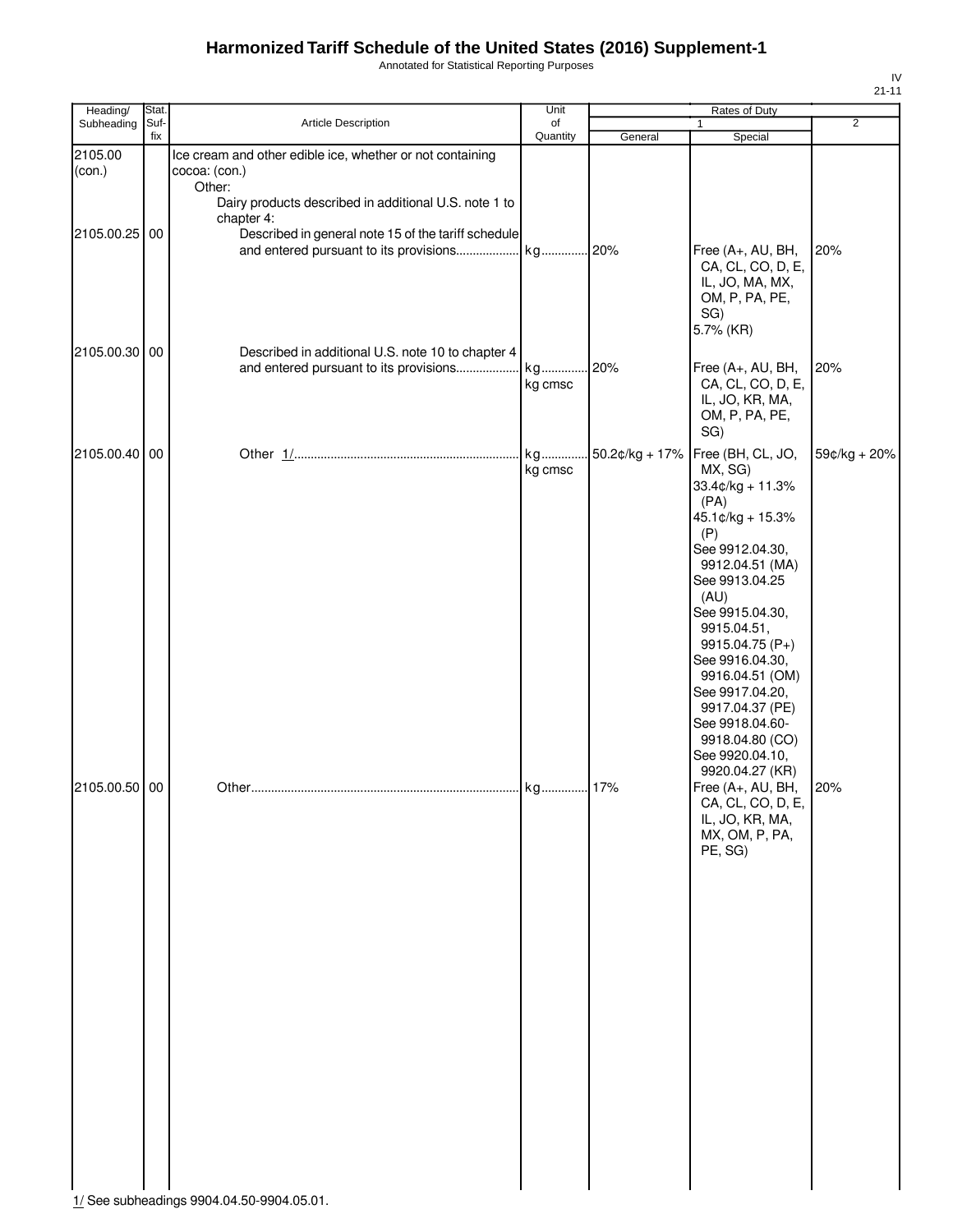Annotated for Statistical Reporting Purposes

| Heading/      | Stat. |                                                                                                                                                                                                                                                                                                                                                                                                                                                                                                                                                                                                                                          | Unit          |            | Rates of Duty                                                                                                                                                                                                                                                                                                                             |                |
|---------------|-------|------------------------------------------------------------------------------------------------------------------------------------------------------------------------------------------------------------------------------------------------------------------------------------------------------------------------------------------------------------------------------------------------------------------------------------------------------------------------------------------------------------------------------------------------------------------------------------------------------------------------------------------|---------------|------------|-------------------------------------------------------------------------------------------------------------------------------------------------------------------------------------------------------------------------------------------------------------------------------------------------------------------------------------------|----------------|
| Subheading    | Suf-  | Article Description                                                                                                                                                                                                                                                                                                                                                                                                                                                                                                                                                                                                                      | of            |            | $\mathbf{1}$                                                                                                                                                                                                                                                                                                                              | $\overline{2}$ |
| 2106          | fix   | Food preparations not elsewhere specified or included:                                                                                                                                                                                                                                                                                                                                                                                                                                                                                                                                                                                   | Quantity      | General    | Special                                                                                                                                                                                                                                                                                                                                   |                |
| 2106.10.00    | 00    | Protein concentrates and textured protein substances kg                                                                                                                                                                                                                                                                                                                                                                                                                                                                                                                                                                                  |               | 6.4%       | Free (A, AU, BH,<br>CA, CL, CO, D, E,<br>IL, JO, KR, MA,<br>MX, OM, P, PA,<br>PE, SG)                                                                                                                                                                                                                                                     | 20%            |
| 2106.90       |       | Other:<br>Products derived from the dried milk, dried buttermilk<br>or dried whey of subheadings 0402.10, 0402.21.05,<br>0402.21.25, 0402.21.30, 0402.21.50, 0403.90.41,<br>0403.90.45, 0404.10.50 or 0404.10.90, which contain<br>not over 5.5 percent by weight of butterfat and which<br>are mixed with other ingredients including, but not<br>limited to sugar, if such mixtures contain over 16<br>percent milk solids by weight, are capable of being<br>further processed or mixed with similar ingredients and<br>are not prepared for marketing to the retail consumer<br>in the identical form and package in which imported: |               |            |                                                                                                                                                                                                                                                                                                                                           |                |
| 2106.90.03 00 |       | Described in general note 15 of the tariff schedule                                                                                                                                                                                                                                                                                                                                                                                                                                                                                                                                                                                      |               | $2.9$ c/kg | Free (A, AU, BH,<br>CA, CL, CO, D, E,<br>IL, JO, KR, MA,<br>MX, OM, P, PA,<br>PE, SG)                                                                                                                                                                                                                                                     | 12.1¢/kg       |
| 2106.90.06 00 |       | Described in additional U.S. note 10 to chapter 4                                                                                                                                                                                                                                                                                                                                                                                                                                                                                                                                                                                        | kg cmsc       | $2.9$ ¢/kg | Free (A, AU, BH,<br>CA, CL, CO, D, E,<br>IL, JO, KR, MA,<br>OM, P, PA, PE,<br>SG)                                                                                                                                                                                                                                                         | 12.1¢/kg       |
| 2106.90.09 00 |       |                                                                                                                                                                                                                                                                                                                                                                                                                                                                                                                                                                                                                                          | kg<br>kg cmsc | 86.2¢/kg   | Free (BH, CL, JO,<br>MX, SG)<br>57.4¢/kg (PA)<br>77.5¢/kg (P)<br>See 9912.04.30,<br>9912.04.52 (MA)<br>See 9913.04.25<br>(AU)<br>See 9915.04.30,<br>9915.04.52<br>9915.04.76 (P+)<br>See 9916.04.30,<br>9916.04.52 (OM)<br>See 9917.04.20,<br>9917.04.38 (PE)<br>See 9918.04.60-<br>9918.04.80 (CO)<br>See 9920.04.10,<br>9920.04.28 (KR) | \$1.014/kg     |

IV 21-12

1/ See subheadings 9904.04.50-9904.05.01.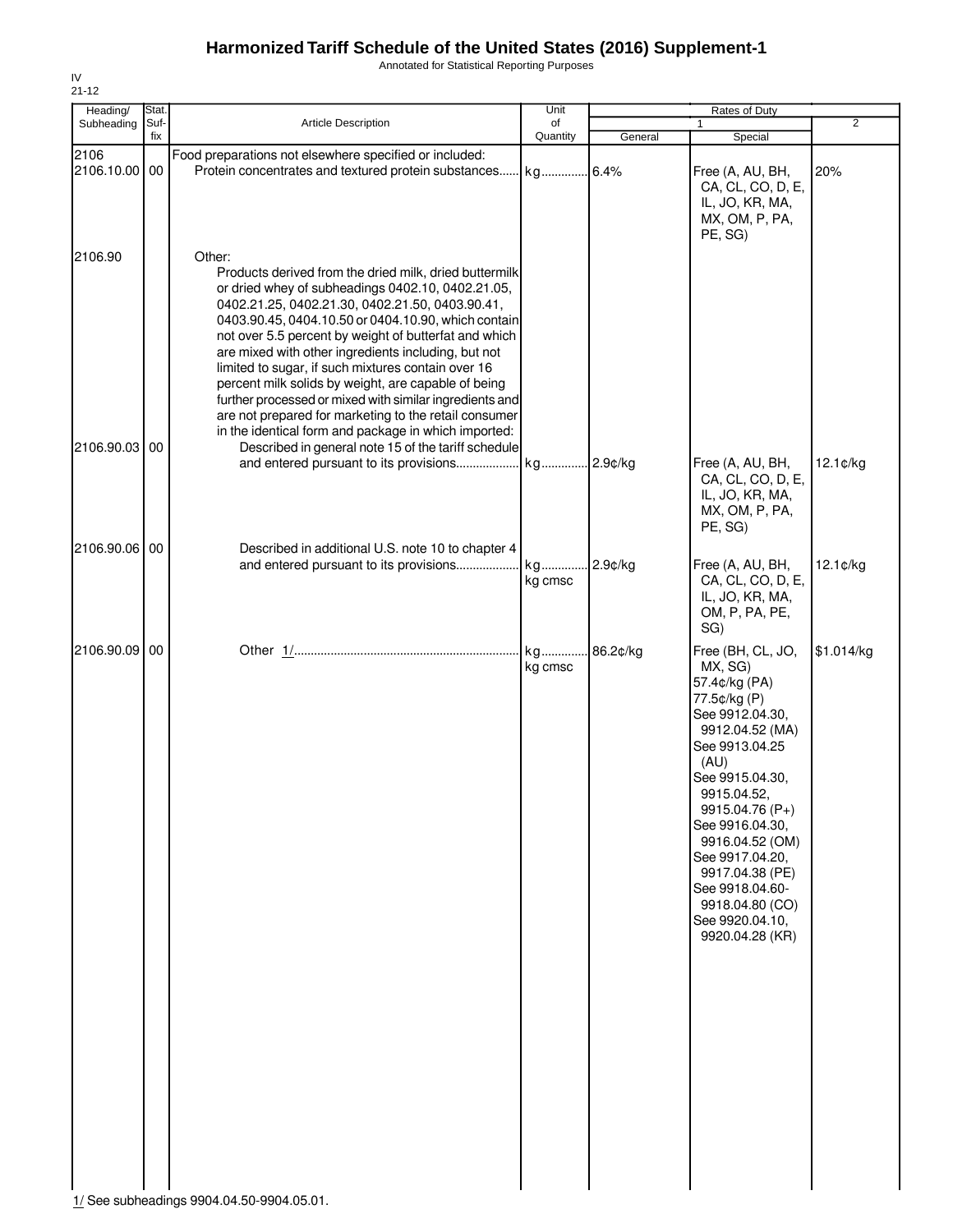Annotated for Statistical Reporting Purposes

| Heading/                | Stat.       |                                                                                                                                                                                                                                                                                                                                       | Unit           |                         | Rates of Duty                                                                                      |                          |
|-------------------------|-------------|---------------------------------------------------------------------------------------------------------------------------------------------------------------------------------------------------------------------------------------------------------------------------------------------------------------------------------------|----------------|-------------------------|----------------------------------------------------------------------------------------------------|--------------------------|
| Subheading              | Suf-<br>fix | <b>Article Description</b>                                                                                                                                                                                                                                                                                                            | of<br>Quantity | General                 | 1<br>Special                                                                                       | $\overline{2}$           |
| 2106 (con.)<br>2106.90  |             | Food preparations not elsewhere specified or included: (con.)<br>Other: (con.)                                                                                                                                                                                                                                                        |                |                         |                                                                                                    |                          |
| (con.)<br>2106.90.12 00 |             | Compound alcoholic preparations of an alcoholic<br>strength by volume exceeding 0.5 percent vol., of a<br>kind used for the manufacture of beverages:<br>Containing not over 20 percent of alcohol by                                                                                                                                 | kg 4.2¢/kg +   | 1.9% $1/$               | Free (A, AU, BH,<br>CA, CL, CO, D, E,<br>IL, JO, KR, MA,<br>MX, OM, P, PA,                         | $44¢/kg +$<br>25% 1/     |
| 2106.90.15 00           |             | Containing over 20 percent but not over 50 percent                                                                                                                                                                                                                                                                                    |                | 1.9% 1/                 | PE, SG) 1/<br>Free (A, AU, BH,<br>CA, CL, CO, D, E,                                                | $88¢/kg +$<br>25% 1/     |
|                         |             |                                                                                                                                                                                                                                                                                                                                       |                |                         | IL, JO, MA, MX,<br>OM, P, PA, PE,<br>SG)<br>$4.2¢/kg + 0.9%$<br>$(KR)$ 1/                          |                          |
| 2106.90.18 00           |             | Containing over 50 percent of alcohol by weight kg                                                                                                                                                                                                                                                                                    |                | $17¢/kg +$<br>1.9% $1/$ | Free (A, AU, BH,<br>CA, CL, CO, D, E,<br>IL, JO, KR, MA,<br>MX, OM, P, PA,<br>PE, SG) 1/           | $$1.76/kg +$<br>25% $1/$ |
| 2106.90.22 00           |             | Butter substitutes, whether in liquid or solid state,<br>containing over 15 percent by weight of butter or other<br>fats or oils derived from milk:<br>Containing over 10 percent by weight of milk solids:<br>Butter substitutes containing over 45 percent<br>by weight of butterfat:<br>Described in general note 15 of the tariff |                |                         |                                                                                                    |                          |
|                         |             | schedule and entered pursuant to its                                                                                                                                                                                                                                                                                                  |                |                         | Free (A+, AU, BH,<br>CA, CL, CO, D, E,<br>IL, JO, MA, MX,<br>OM, P, PA, PE,<br>SG)<br>7.7¢/kg (KR) | 31¢/kg                   |
| 2106.90.24 00           |             | Described in additional U.S. note 14 to<br>chapter 4 and entered pursuant to its                                                                                                                                                                                                                                                      | kg             | 15.4¢/kg                | Free (A+, BH, CA,                                                                                  | 31¢/kg                   |
|                         |             |                                                                                                                                                                                                                                                                                                                                       | kg cmsc        |                         | CL, CO, D, E, IL,<br>JO, KR, MA, OM,<br>P, PA, PE, SG)                                             |                          |
|                         |             |                                                                                                                                                                                                                                                                                                                                       |                |                         |                                                                                                    |                          |
|                         |             |                                                                                                                                                                                                                                                                                                                                       |                |                         |                                                                                                    |                          |
|                         |             |                                                                                                                                                                                                                                                                                                                                       |                |                         |                                                                                                    |                          |
|                         |             |                                                                                                                                                                                                                                                                                                                                       |                |                         |                                                                                                    |                          |

1/ Imports under this subheading may be subject to Federal Excise Tax (26 U.S.C. 5001 or 26 U.S.C. 5041).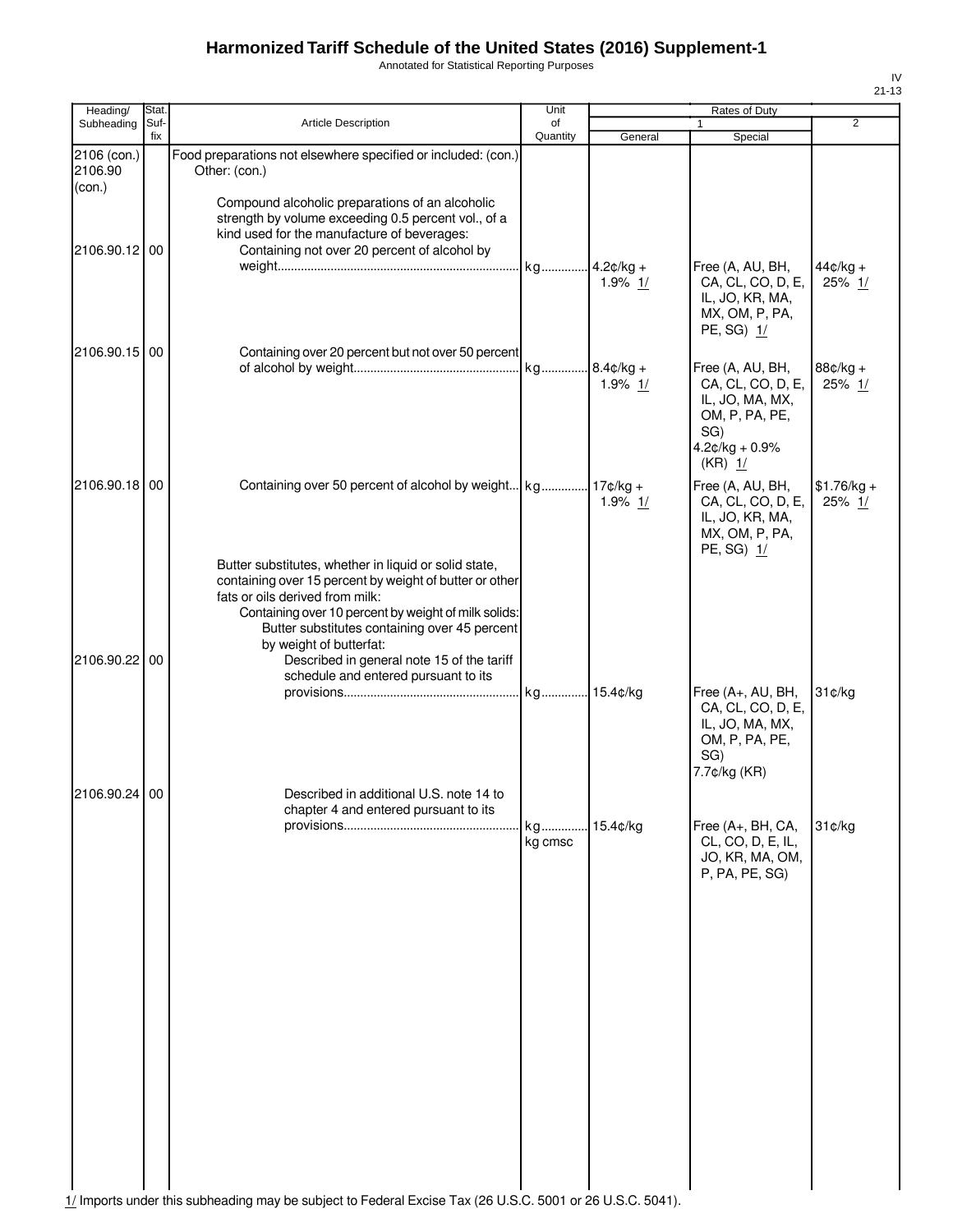Annotated for Statistical Reporting Purposes

| $\overline{2}$<br>Article Description<br>Subheading<br>Suf-<br>of<br>$\mathbf{1}$<br>fix<br>Quantity<br>General<br>Special<br>2106 (con.)<br>Food preparations not elsewhere specified or included: (con.)<br>Other: (con.)<br>2106.90<br>(con.)<br>Butter substitutes, whether in liquid or solid state,<br>containing over 15 percent by weight of butter or other<br>fats or oils derived from milk: (con.)<br>Containing over 10 percent by weight of milk solids:<br>(con.)<br>Butter substitutes containing over 45 percent<br>by weight of butterfat: (con.)<br>kg<br>\$1.996/kg<br>2106.90.26<br>Free (BH, CL, JO,<br>\$2.348/kg<br>00<br>kg cmsc<br>MX, SG)<br>\$1.33/kg (PA)<br>\$1.79/kg (P)<br>93.1¢/kg (PE)<br>99.8¢/kg (KR)<br>See 9912.04.10,<br>9912.04.15 (MA)<br>See 9913.04.10<br>(AU)<br>See 9915.04.05,<br>9915.04.10,<br>9915.04.16 (P+)<br>See 9916.04.10,<br>9916.04.15 (OM)<br>See 9918.04.04-<br>9918.04.09 (CO)<br>.13.1¢/kg<br>2106.90.28 00<br>Free (A+, BH, CA,<br>31¢/kg<br>kg<br>kg cmsc<br>CL, CO, D, E, IL,<br>JO, KR, MA, MX,<br>OM, P, PA, PE,<br>SG)<br>4.2¢/kg (AU) | 1/ See subheadings 9904.05.37-9904.05.47. | Heading/ | Stat. | Unit | Rates of Duty |  |
|-----------------------------------------------------------------------------------------------------------------------------------------------------------------------------------------------------------------------------------------------------------------------------------------------------------------------------------------------------------------------------------------------------------------------------------------------------------------------------------------------------------------------------------------------------------------------------------------------------------------------------------------------------------------------------------------------------------------------------------------------------------------------------------------------------------------------------------------------------------------------------------------------------------------------------------------------------------------------------------------------------------------------------------------------------------------------------------------------------------|-------------------------------------------|----------|-------|------|---------------|--|
|                                                                                                                                                                                                                                                                                                                                                                                                                                                                                                                                                                                                                                                                                                                                                                                                                                                                                                                                                                                                                                                                                                           |                                           |          |       |      |               |  |
|                                                                                                                                                                                                                                                                                                                                                                                                                                                                                                                                                                                                                                                                                                                                                                                                                                                                                                                                                                                                                                                                                                           |                                           |          |       |      |               |  |
|                                                                                                                                                                                                                                                                                                                                                                                                                                                                                                                                                                                                                                                                                                                                                                                                                                                                                                                                                                                                                                                                                                           |                                           |          |       |      |               |  |
|                                                                                                                                                                                                                                                                                                                                                                                                                                                                                                                                                                                                                                                                                                                                                                                                                                                                                                                                                                                                                                                                                                           |                                           |          |       |      |               |  |
|                                                                                                                                                                                                                                                                                                                                                                                                                                                                                                                                                                                                                                                                                                                                                                                                                                                                                                                                                                                                                                                                                                           |                                           |          |       |      |               |  |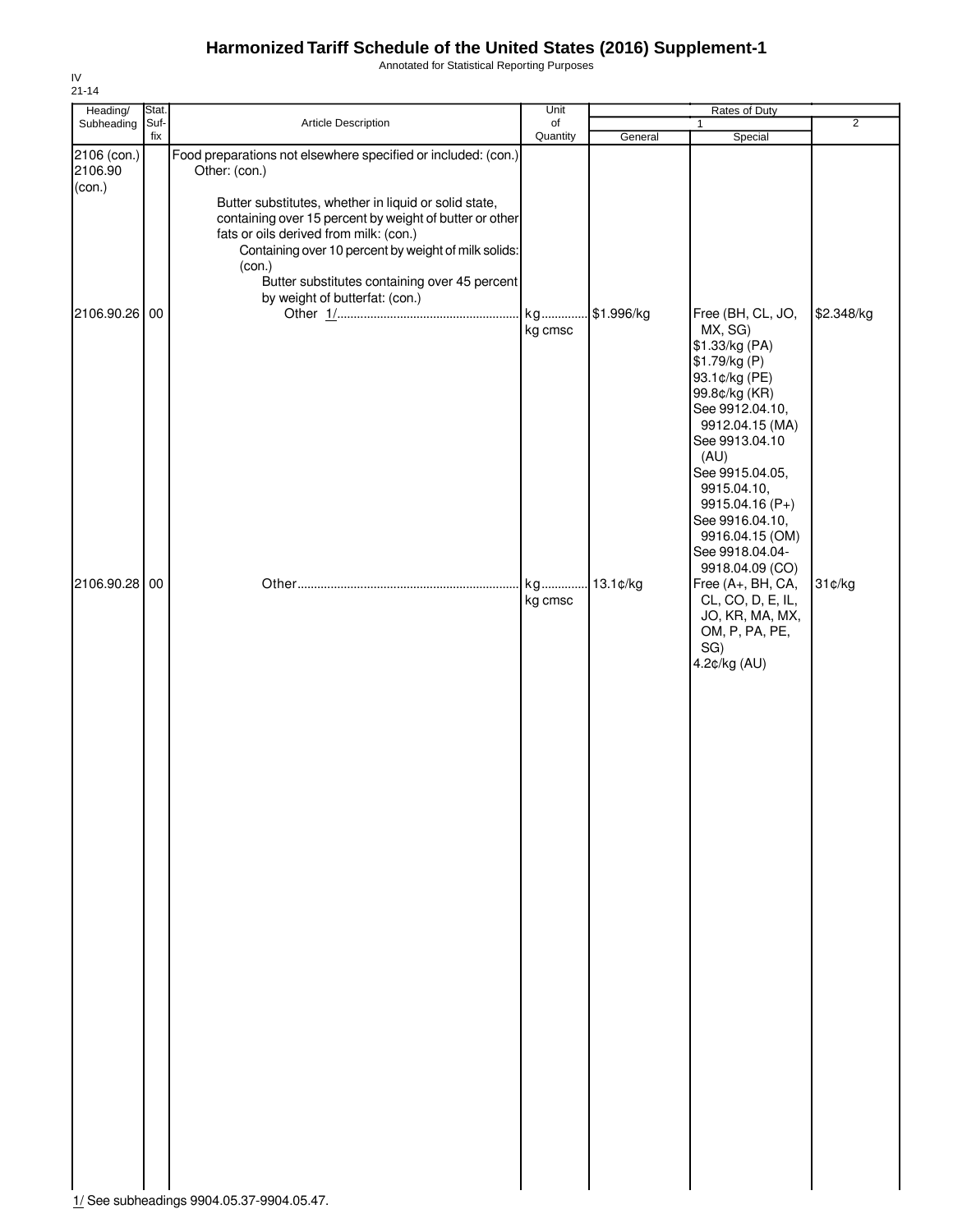Annotated for Statistical Reporting Purposes

| Stat. |                                                                                                                                      | Unit                                                                                                                                                                                 |                                                                                                                                  | Rates of Duty                                                                                                                                                                                                                                                                 |                                                                 |
|-------|--------------------------------------------------------------------------------------------------------------------------------------|--------------------------------------------------------------------------------------------------------------------------------------------------------------------------------------|----------------------------------------------------------------------------------------------------------------------------------|-------------------------------------------------------------------------------------------------------------------------------------------------------------------------------------------------------------------------------------------------------------------------------|-----------------------------------------------------------------|
|       |                                                                                                                                      | of                                                                                                                                                                                   |                                                                                                                                  |                                                                                                                                                                                                                                                                               | $\overline{2}$                                                  |
|       | Other: (con.)                                                                                                                        |                                                                                                                                                                                      |                                                                                                                                  |                                                                                                                                                                                                                                                                               |                                                                 |
|       | Butter substitutes, whether in liquid or solid state,<br>fats or oils derived from milk: (con.)<br>Other:<br>by weight of butterfat: |                                                                                                                                                                                      |                                                                                                                                  |                                                                                                                                                                                                                                                                               |                                                                 |
|       | schedule and entered pursuant to its                                                                                                 |                                                                                                                                                                                      |                                                                                                                                  | Free (A+, AU, BH,<br>CA, CL, CO, D, E,<br>IL, JO, KR, MA,<br>MX, OM, P, PA,<br>PE, SG)                                                                                                                                                                                        | 31¢/kg                                                          |
|       | chapter 4 and entered pursuant to its                                                                                                | kg cmsc                                                                                                                                                                              | $15.4$ ¢/kg                                                                                                                      | Free (A+, BH, CA,<br>CL, CO, D, E, IL,                                                                                                                                                                                                                                        | 31¢/kg                                                          |
|       |                                                                                                                                      |                                                                                                                                                                                      |                                                                                                                                  | P, PA, PE, SG)                                                                                                                                                                                                                                                                |                                                                 |
|       |                                                                                                                                      | kg cmsc                                                                                                                                                                              |                                                                                                                                  | MX, SG)<br>\$1.33/kg (PA)<br>\$1.79/kg (P)<br>93.1¢/kg (PE)<br>99.8¢/kg (KR)<br>See 9912.04.10,<br>9912.04.15 (MA)<br>See 9913.04.10<br>(AU)<br>See 9915.04.05,<br>9915.04.10,<br>9915.04.16 (P+)<br>See 9916.04.10,<br>9916.04.15 (OM)<br>See 9918.04.04-<br>9918.04.09 (CO) | \$2.348/kg                                                      |
|       |                                                                                                                                      | kg cmsc                                                                                                                                                                              |                                                                                                                                  | Free (A+, BH, CA,<br>CL, CO, D, E, IL,<br>JO, MA, MX, OM,<br>P, PA, PE, SG)<br>3.7¢/kg (KR)                                                                                                                                                                                   | 31¢/kg                                                          |
|       |                                                                                                                                      |                                                                                                                                                                                      |                                                                                                                                  |                                                                                                                                                                                                                                                                               | 30%                                                             |
|       | Suf-<br>fix<br>2106.90.32 00<br>2106.90.34 00<br>2106.90.36 00<br>2106.90.38 00<br>2106.90.39 00                                     | <b>Article Description</b><br>Food preparations not elsewhere specified or included: (con.)<br>Described in general note 15 of the tariff<br>Described in additional U.S. note 14 to | Quantity<br>containing over 15 percent by weight of butter or other<br>Butter substitutes containing over 45 percent<br>kg<br>kg | General<br>kg 15.4¢/kg<br>\$1.996/kg<br>Free                                                                                                                                                                                                                                  | Special<br>JO, KR, MA, OM,<br>Free (BH, CL, JO,<br>4.2¢/kg (AU) |

1/ See subheadings 9904.05.37-9904.05.47.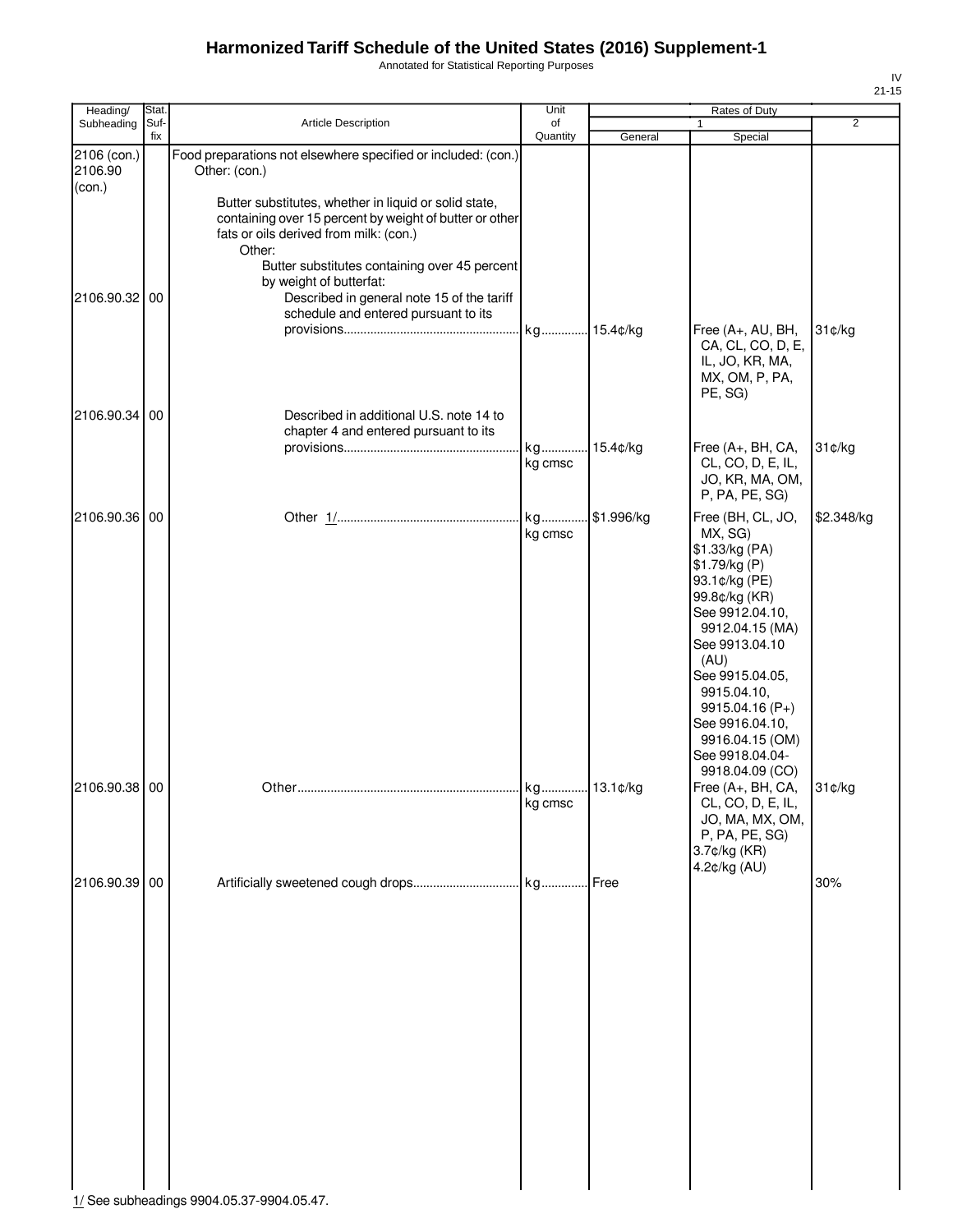Annotated for Statistical Reporting Purposes

| $\overline{2}$<br>Special<br>Free (A, AU, BH,<br>6.58170¢/kg of<br>CA, CL, CO, D, E*,<br>total sugars<br>IL, JO, KR, MA,<br>MX, OM, P, PA, |                                                                                                                                                                                                                                                                                                                                                                                                                                                                                                                                                                                                                                                                                                                                   |
|--------------------------------------------------------------------------------------------------------------------------------------------|-----------------------------------------------------------------------------------------------------------------------------------------------------------------------------------------------------------------------------------------------------------------------------------------------------------------------------------------------------------------------------------------------------------------------------------------------------------------------------------------------------------------------------------------------------------------------------------------------------------------------------------------------------------------------------------------------------------------------------------|
|                                                                                                                                            |                                                                                                                                                                                                                                                                                                                                                                                                                                                                                                                                                                                                                                                                                                                                   |
|                                                                                                                                            |                                                                                                                                                                                                                                                                                                                                                                                                                                                                                                                                                                                                                                                                                                                                   |
|                                                                                                                                            |                                                                                                                                                                                                                                                                                                                                                                                                                                                                                                                                                                                                                                                                                                                                   |
|                                                                                                                                            |                                                                                                                                                                                                                                                                                                                                                                                                                                                                                                                                                                                                                                                                                                                                   |
| Free (A, BH, CA, CL,<br>6.58170¢/kg of<br>total sugars                                                                                     |                                                                                                                                                                                                                                                                                                                                                                                                                                                                                                                                                                                                                                                                                                                                   |
| 42.05¢/kg                                                                                                                                  |                                                                                                                                                                                                                                                                                                                                                                                                                                                                                                                                                                                                                                                                                                                                   |
|                                                                                                                                            |                                                                                                                                                                                                                                                                                                                                                                                                                                                                                                                                                                                                                                                                                                                                   |
| 18¢/liter                                                                                                                                  |                                                                                                                                                                                                                                                                                                                                                                                                                                                                                                                                                                                                                                                                                                                                   |
| The rate<br>applicable to<br>the natural<br>juice in<br>heading<br>2009                                                                    |                                                                                                                                                                                                                                                                                                                                                                                                                                                                                                                                                                                                                                                                                                                                   |
| The rate<br>applicable to<br>the natural<br>juice in<br>heading<br>2009                                                                    |                                                                                                                                                                                                                                                                                                                                                                                                                                                                                                                                                                                                                                                                                                                                   |
| 2¢/liter (MA)                                                                                                                              | CO, D, E <sup>*</sup> , IL, JO,<br>KR, MA, MX, OM,<br>P, PA, PE, SG)<br>See 9822.05.15 (P+)<br>Free (BH, CL, JO,<br>17.8¢/kg (KR)<br>See 9822.05.20 (P+)<br>See 9822.06.10 (PE)<br>See 9822.08.01<br>See 9822.09.17 (PA)<br>See 9912.17.05,<br>9912.17.15 (MA)<br>See 9916.17.05,<br>9916.17.15 (OM)<br>Free (A+, BH, CA,<br>CL, CO, D, E, IL,<br>JO, MX, P, PA, PE,<br>1.5¢/liter (OM)<br>2.2¢/liter (KR)<br>2.5¢/liter (AU)<br>Free (AU, BH, CL,<br>CO, E, IL, JO, KR,<br>MA, MX, OM, P,<br>PA, PE, SG)<br>The rate applicable<br>to the natural juice<br>in heading 2009 (A,<br>Free (AU, BH, CL,<br>CO, E, IL, JO, KR,<br>MA, MX, OM, P,<br>PA, PE, SG)<br>The rate applicable<br>to the natural juice<br>in heading 2009 (A, |

IV 21-16

1/ See subheadings 9904.17.08-9904.17.16.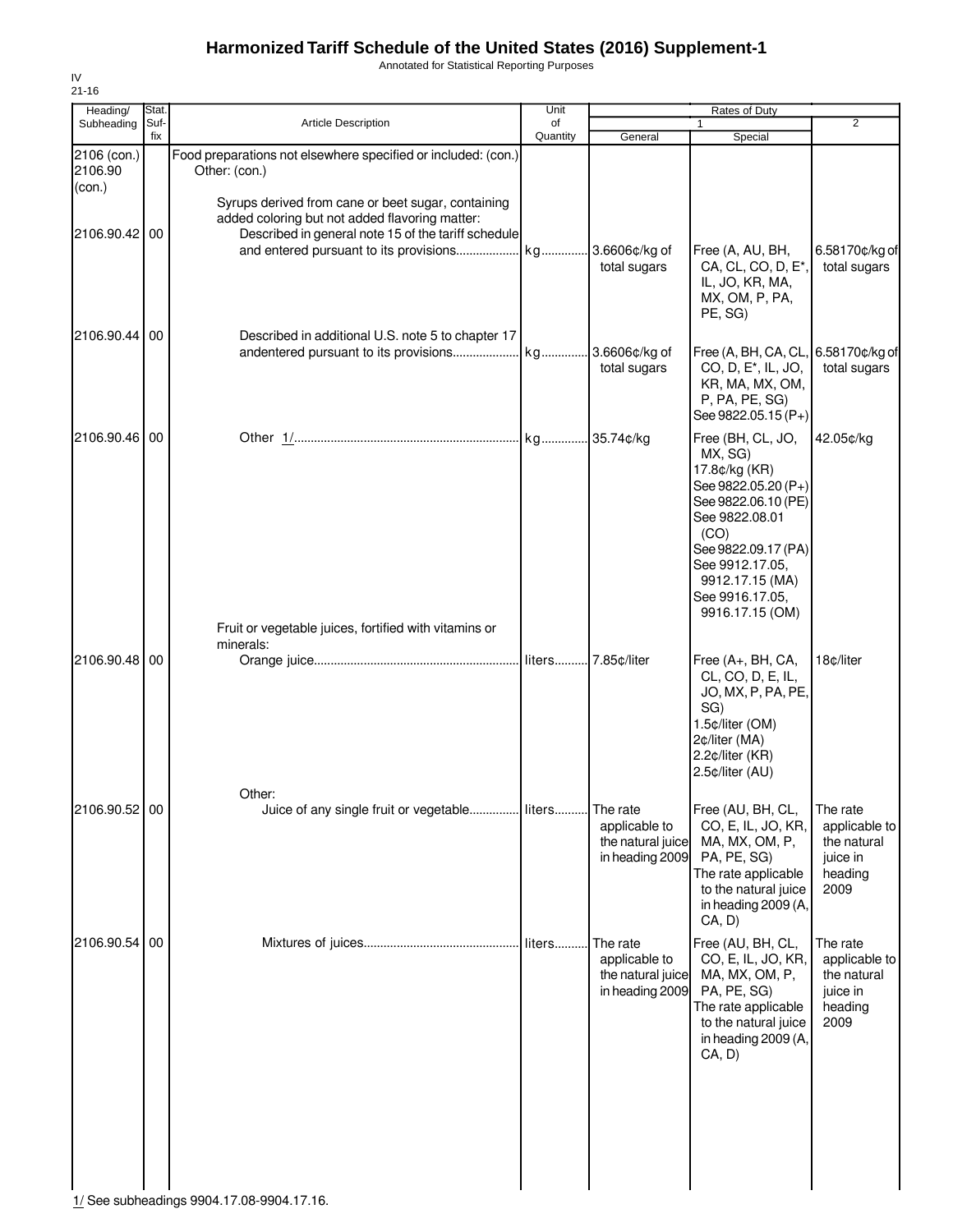Annotated for Statistical Reporting Purposes

| Heading/                         | Stat.       |                                                                                                                                                            | Unit           |         | Rates of Duty                                                                                                                                                                                                                                                                                                                                                                |                     |
|----------------------------------|-------------|------------------------------------------------------------------------------------------------------------------------------------------------------------|----------------|---------|------------------------------------------------------------------------------------------------------------------------------------------------------------------------------------------------------------------------------------------------------------------------------------------------------------------------------------------------------------------------------|---------------------|
| Subheading                       | Suf-<br>fix | Article Description                                                                                                                                        | of<br>Quantity | General | Special                                                                                                                                                                                                                                                                                                                                                                      | $\overline{2}$      |
| 2106 (con.)<br>2106.90<br>(con.) |             | Food preparations not elsewhere specified or included: (con.)<br>Other: (con.)                                                                             |                |         |                                                                                                                                                                                                                                                                                                                                                                              |                     |
| 2106.90.58                       |             | Other:                                                                                                                                                     |                | 4.8%    | Free (A, AU, BH,<br>CA, CL, CO, D, E,<br>IL, JO, KR, MA,<br>MX, OM, P, PA,<br>PE, SG)                                                                                                                                                                                                                                                                                        | 25%                 |
|                                  | 30          | Put up for retail sale:<br>Containing sugar derived from sugar cane                                                                                        |                |         |                                                                                                                                                                                                                                                                                                                                                                              |                     |
|                                  | 50          |                                                                                                                                                            |                |         |                                                                                                                                                                                                                                                                                                                                                                              |                     |
|                                  | 70          | Other:<br>Containing sugar derived from sugar cane                                                                                                         |                |         |                                                                                                                                                                                                                                                                                                                                                                              |                     |
|                                  | 90          |                                                                                                                                                            |                |         |                                                                                                                                                                                                                                                                                                                                                                              |                     |
| 2106.90.62 00                    |             | Other:<br>Containing over 10 percent by weight of milk<br>solids<br>Described in general note 15 of the tariff<br>schedule and entered pursuant to its     |                |         |                                                                                                                                                                                                                                                                                                                                                                              |                     |
|                                  |             |                                                                                                                                                            | kg 10%         |         | Free (A+, AU, BH,<br>CA, CL, CO, D, E,<br>IL, JO, KR, MA,<br>MX, OM, P, PA,<br>PE, SG)                                                                                                                                                                                                                                                                                       | 20%                 |
| 2106.90.64 00                    |             | Other, dairy products described in<br>additional U.S. note 1 to chapter 4:<br>Described in additional U.S. note 10<br>to chapter 4 and entered pursuant to |                |         |                                                                                                                                                                                                                                                                                                                                                                              |                     |
|                                  |             |                                                                                                                                                            | kg<br>kg cmsc  | 10%     | Free (A+, AU, BH,<br>CA, CL, CO, D, E,<br>IL, JO, KR, MA,<br>OM, P, PA, PE,<br>SG)                                                                                                                                                                                                                                                                                           | 20%                 |
| 2106.90.66 00                    |             |                                                                                                                                                            | kg<br>kg cmsc  |         | 70.4¢/kg + 8.5% Free (BH, CL, JO,<br>MX, SG)<br>46.9¢/kg + 5.6%<br>(PA)<br>63.3¢/kg + 7.6% (P)<br>See 9912.04.30,<br>9912.04.39 (MA)<br>See 9913.04.25<br>(AU)<br>See 9915.04.30.<br>9915.04.39,<br>$9915.04.63(P+)$<br>See 9916.04.30,<br>9916.04.39 (OM)<br>See 9917.04.20,<br>9917.04.27 (PE)<br>See 9918.04.60,<br>9918.04.67 (CO)<br>See 9920.04.10,<br>9920.04.17 (KR) | $82.8¢/kg +$<br>10% |

IV 21-17

1/ See subheadings 9904.04.50-9904.05.01.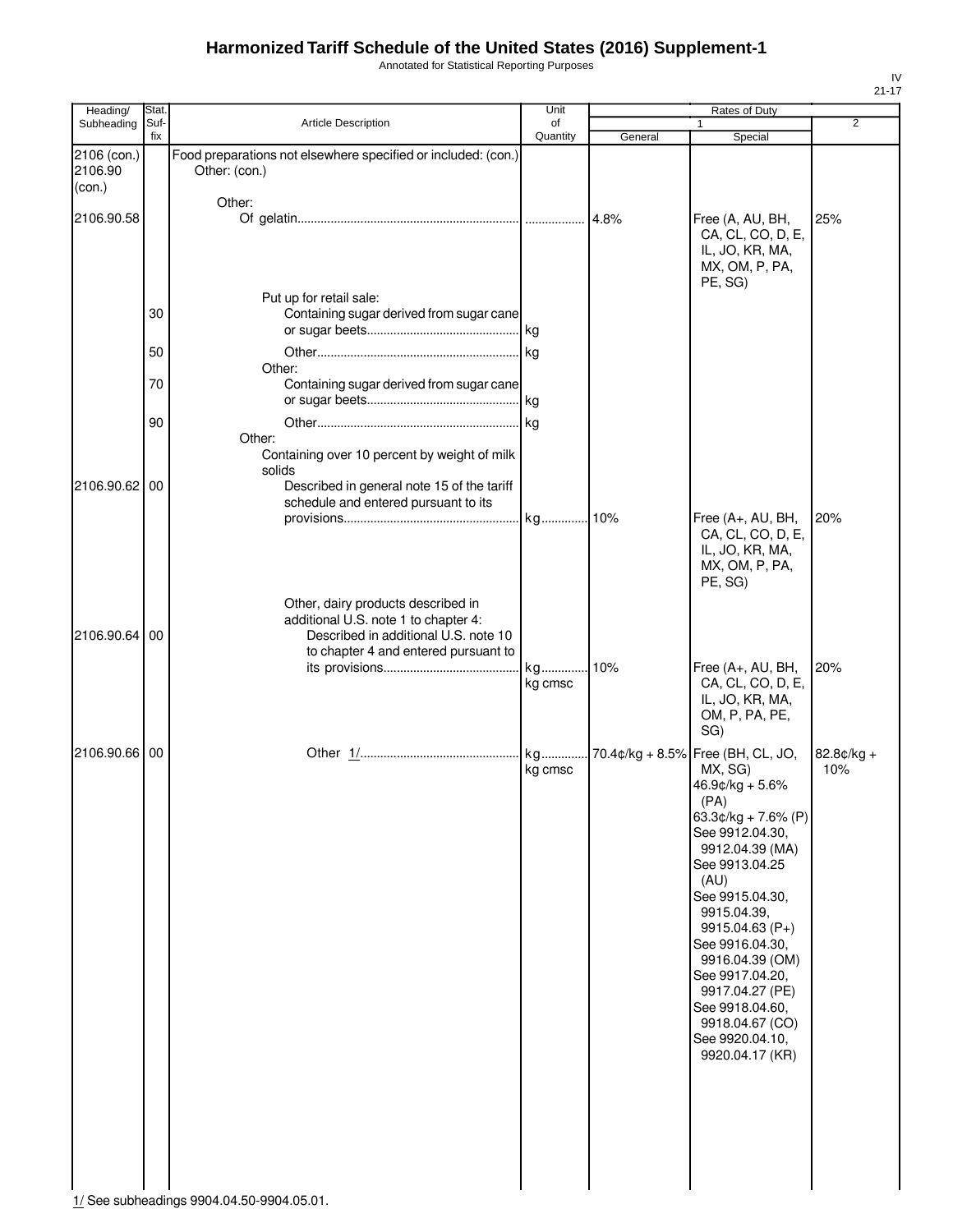Annotated for Statistical Reporting Purposes

| Heading/               | Stat.       |                                                                                                                                                                                                                       | Unit                     |         | Rates of Duty                                                                                                                                                                                                                                                 |                     |
|------------------------|-------------|-----------------------------------------------------------------------------------------------------------------------------------------------------------------------------------------------------------------------|--------------------------|---------|---------------------------------------------------------------------------------------------------------------------------------------------------------------------------------------------------------------------------------------------------------------|---------------------|
| Subheading             | Suf-<br>fix | Article Description                                                                                                                                                                                                   | of<br>Quantity           |         | 1                                                                                                                                                                                                                                                             | $\overline{2}$      |
| 2106 (con.)<br>2106.90 |             | Food preparations not elsewhere specified or included: (con.)<br>Other: (con.)                                                                                                                                        |                          | General | Special                                                                                                                                                                                                                                                       |                     |
| (con.)                 |             | Other: (con.)<br>Other: (con.)<br>Containing over 10 percent by weight of milk<br>solids (con.)<br>Other:<br>Blended syrups described in additional                                                                   |                          |         |                                                                                                                                                                                                                                                               |                     |
| 2106.90.68 00          |             | U.S. note 4 to chapter 17:<br>Described in additional U.S. note<br>9 to chapter 17 and entered<br>pursuant to its provisions                                                                                          | kg<br>kg cmsc            | 10%     | Free (CO, KR, OM,<br>PA, PE)                                                                                                                                                                                                                                  | 20%                 |
| 2106.90.72 00          |             |                                                                                                                                                                                                                       | kg<br>kg cmsc            |         | 70.4¢/kg + 8.5% Free (BH, CL, JO,<br>MX, SG)<br>35.2¢/kg + 4.2%<br>(KR)<br>See 9822.05.20 (P+)<br>See 9822.06.10 (PE)<br>See 9822.08.01<br>(CO)<br>See 9822.09.17 (PA)<br>See 9912.17.05,<br>9912.17.80 (MA)<br>See 9916.17.05,<br>9916.17.80 (OM)            | 82.8¢/kg +<br>10%   |
| 2106.90.74             | 00          | Articles containing over 65 percent by<br>dry weight of sugar described in<br>additional U.S. note 2 to chapter 17:<br>Described in additional U.S. note<br>7 to chapter 17 and entered<br>pursuant to its provisions | kg                       | 10%     | Free (CO, KR, OM, 20%                                                                                                                                                                                                                                         |                     |
| 2106.90.76 00          |             |                                                                                                                                                                                                                       | kg cmsc<br>kg<br>kg cmsc |         | PA, PE)<br>70.4¢/kg + 8.5% Free (BH, CL, JO,<br>MX, SG)<br>35.2¢/kg + 4.2%<br>(KR)<br>See 9822.05.20 (P+)<br>See 9822.06.10 (PE)<br>See 9822.08.01<br>(CO)<br>See 9822.09.17 (PA)<br>See 9912.17.05,<br>9912.17.80 (MA)<br>See 9916.17.05,<br>9916.17.80 (OM) | $82.8¢/kg +$<br>10% |
|                        |             | 1/ See subheadings 9904.17.66-9904.17.84.                                                                                                                                                                             |                          |         |                                                                                                                                                                                                                                                               |                     |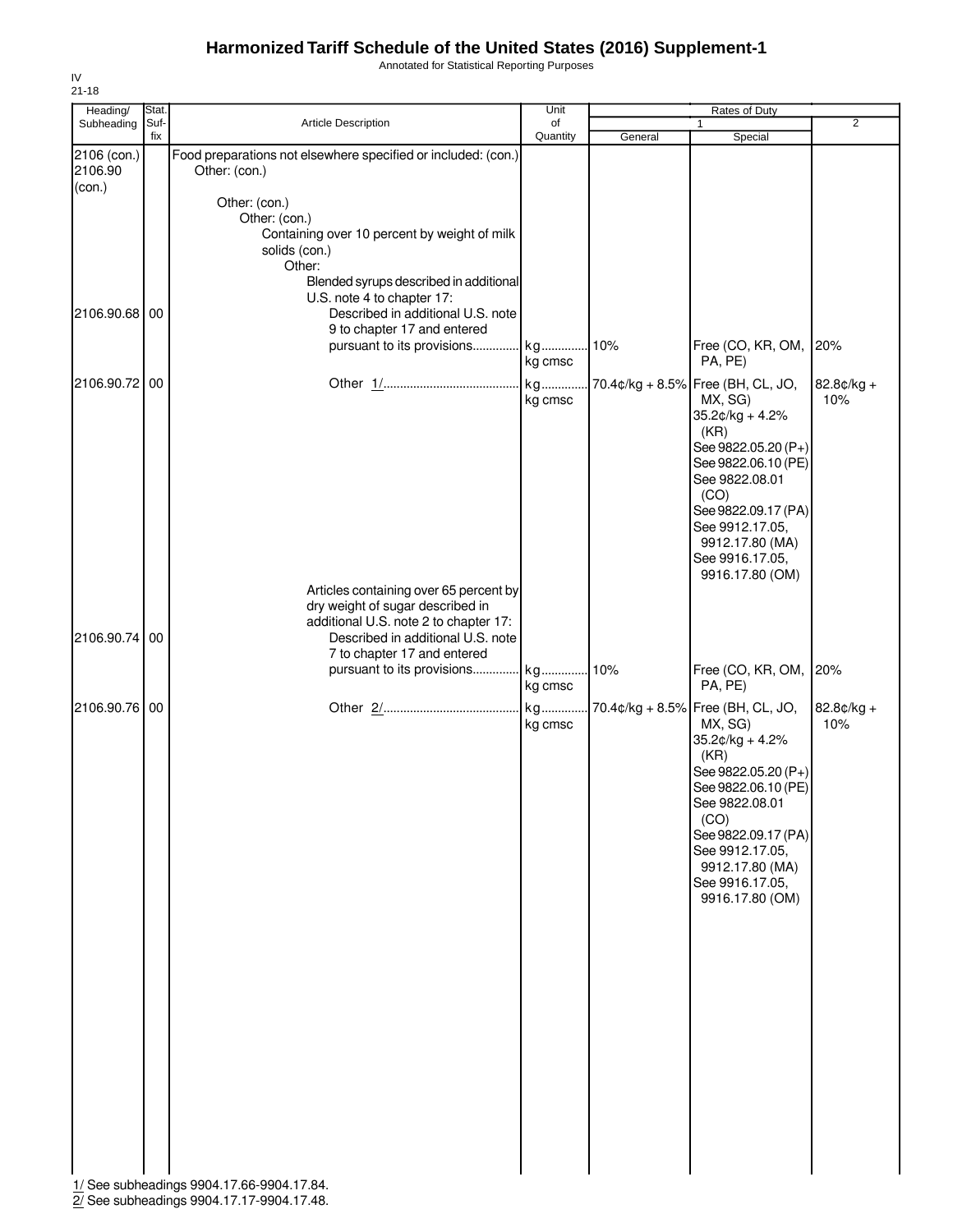Annotated for Statistical Reporting Purposes

| Heading/                         | Stat.       |                                                                                                                                                                                                          | Unit           |         | Rates of Duty                                                                                                                                                                                                                                        |                   |
|----------------------------------|-------------|----------------------------------------------------------------------------------------------------------------------------------------------------------------------------------------------------------|----------------|---------|------------------------------------------------------------------------------------------------------------------------------------------------------------------------------------------------------------------------------------------------------|-------------------|
| Subheading                       | Suf-<br>fix | Article Description                                                                                                                                                                                      | of<br>Quantity | General | 1<br>Special                                                                                                                                                                                                                                         | $\overline{2}$    |
| 2106 (con.)<br>2106.90<br>(con.) |             | Food preparations not elsewhere specified or included: (con.)<br>Other: (con.)<br>Other: (con.)<br>Other: (con.)<br>Containing over 10 percent by weight of milk<br>solids (con.)                        |                |         |                                                                                                                                                                                                                                                      |                   |
| 2106.90.78 00                    |             | Other: (con.)<br>Articles containing over 10 percent by<br>dry weight of sugar described in<br>additional U.S. note 3 to chapter 17:<br>Described in additional U.S. note<br>8 to chapter 17 and entered |                |         |                                                                                                                                                                                                                                                      |                   |
|                                  |             | pursuant to its provisions kg                                                                                                                                                                            | kg cmsc        | .10%    | Free (A+, BH, CA,<br>CL, CO, D, E, IL,<br>JO, KR, MA, OM,<br>P, PA, PE, SG)                                                                                                                                                                          | 20%               |
| 2106.90.80 00                    |             |                                                                                                                                                                                                          | kg<br>kg cmsc  |         | 70.4¢/kg + 8.5% Free (BH, CL, JO,<br>MX, SG)<br>$35.2¢/kg + 4.2%$<br>(KR)<br>See 9822.05.20 (P+)<br>See 9822.06.10 (PE)<br>See 9822.08.01<br>(CO)<br>See 9822.09.17 (PA)<br>See 9912.17.05,<br>9912.17.80 (MA)<br>See 9916.17.05,<br>9916.17.80 (OM) | 82.8¢/kg +<br>10% |
| 2106.90.82 00                    |             |                                                                                                                                                                                                          | kg<br>kg cmsc  | 6.4%    | Free (A, AU, BH,<br>CA, CL, CO, D, E,<br>IL, JO, KR, MA,<br>MX, OM, P, PA,<br>PE, SG)                                                                                                                                                                | 20%               |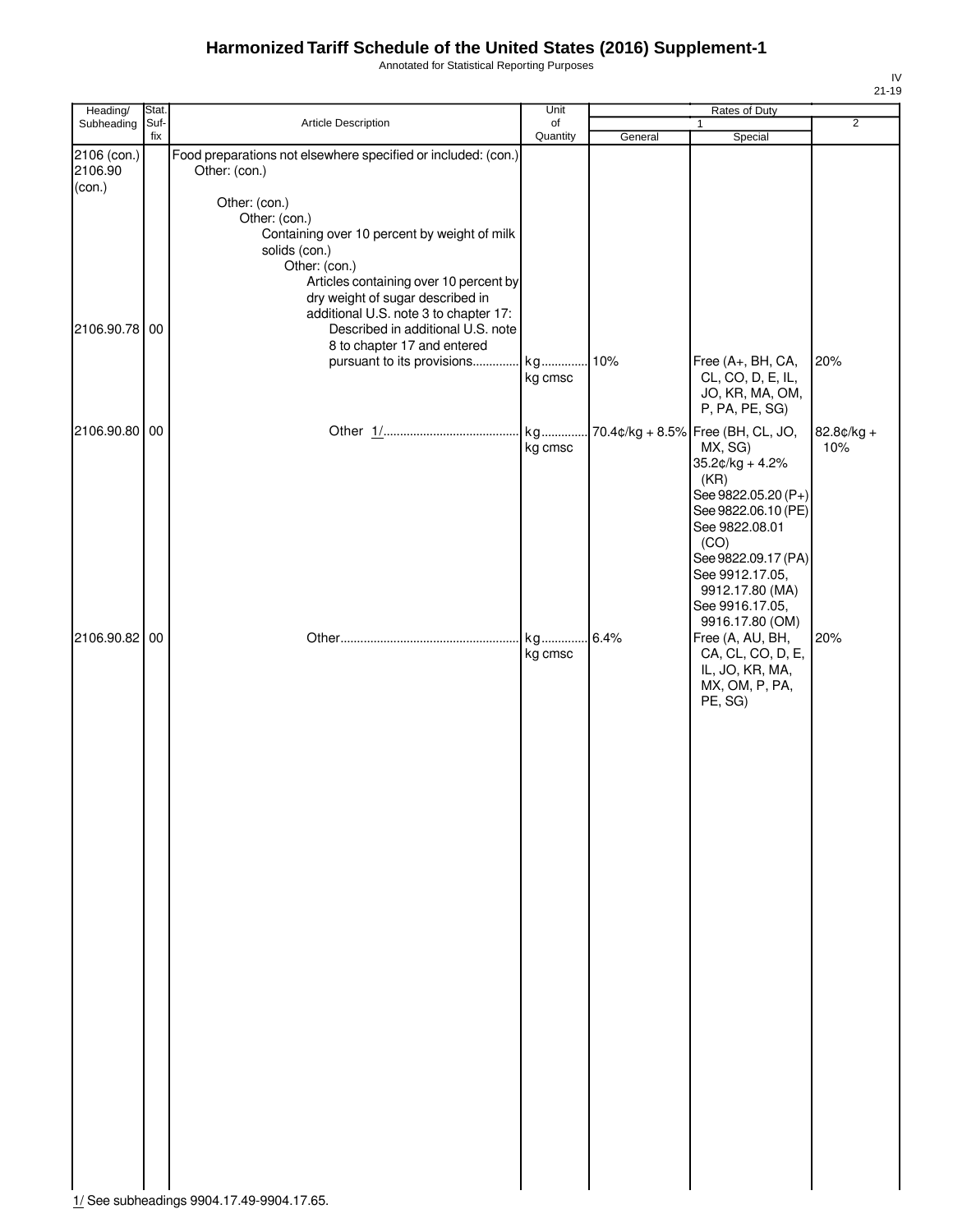Annotated for Statistical Reporting Purposes

| Heading/                         | Stat.       |                                                                                                                                                            | Unit           |         | Rates of Duty                                                                                                                                                                                                                                                                                                                          |                    |
|----------------------------------|-------------|------------------------------------------------------------------------------------------------------------------------------------------------------------|----------------|---------|----------------------------------------------------------------------------------------------------------------------------------------------------------------------------------------------------------------------------------------------------------------------------------------------------------------------------------------|--------------------|
| Subheading                       | Suf-<br>fix | Article Description                                                                                                                                        | of<br>Quantity | General | 1<br>Special                                                                                                                                                                                                                                                                                                                           | $\overline{2}$     |
| 2106 (con.)<br>2106.90<br>(con.) |             | Food preparations not elsewhere specified or included: (con.)<br>Other: (con.)                                                                             |                |         |                                                                                                                                                                                                                                                                                                                                        |                    |
| 2106.90.83                       | 00          | Other: (con.)<br>Other: (con.)<br>Other:<br>Described in general note 15 of the tariff                                                                     |                |         |                                                                                                                                                                                                                                                                                                                                        |                    |
|                                  |             | schedule and entered pursuant to its                                                                                                                       | kg 10%         |         | Free (A+, AU, BH,<br>CA, CL, CO, D, E,<br>IL, JO, MA, MX,<br>OM, P, PA, PE,<br>SG)<br>5% (KR)                                                                                                                                                                                                                                          | 20%                |
| 2106.90.85 00                    |             | Other, dairy products described in<br>additional U.S. note 1 to chapter 4:<br>Described in additional U.S. note 10<br>to chapter 4 and entered pursuant to |                |         |                                                                                                                                                                                                                                                                                                                                        |                    |
|                                  |             |                                                                                                                                                            | kg 10%         |         | Free (A+, AU, BH,<br>CA, CL, CO, D, E,<br>IL, JO, KR, MA,<br>OM, P, PA, PE,<br>SG)                                                                                                                                                                                                                                                     | 20%                |
| 2106.90.87                       | 00          |                                                                                                                                                            |                |         | MX, SG)<br>19.2¢/kg + 5.6%<br>(PA)<br>25.9¢/kg + 7.6% (P)<br>See 9912.04.30,<br>9912.04.53 (MA)<br>See 9913.04.25<br>(AU)<br>See 9915.04.30,<br>9915.04.53,<br>9915.04.77 (P+)<br>See 9916.04.30,<br>9916.04.53 (OM)<br>See 9917.04.20,<br>9917.04.39 (PE)<br>See 9918.04.60,<br>9918.04.79 (CO)<br>See 9920.04.10,<br>9920.04.29 (KR) | 33.9¢/kg<br>$+10%$ |

IV 21-20

1/ See subheadings 9904.04.50-9904.05.01.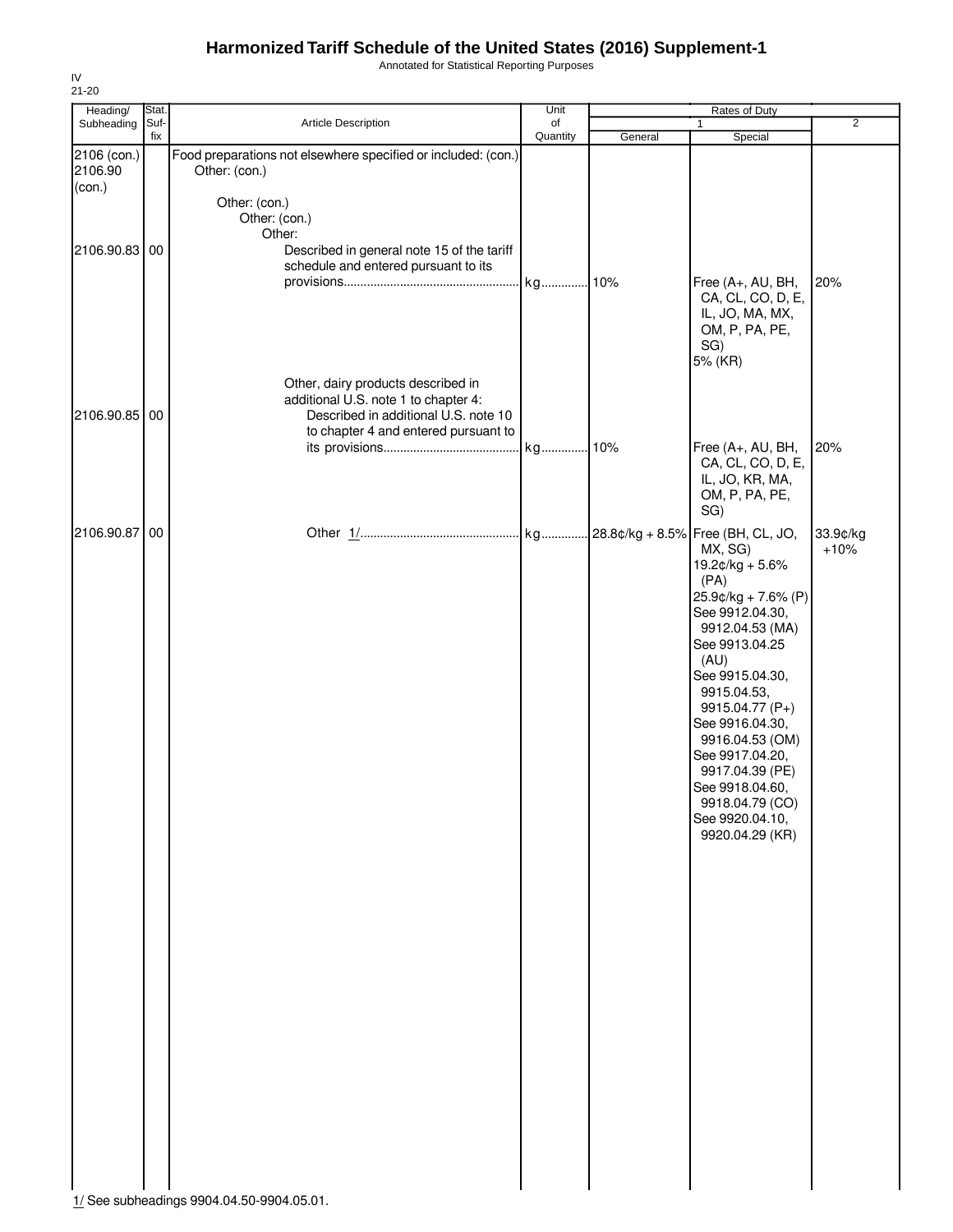Annotated for Statistical Reporting Purposes

| Heading/                         | Stat.       |                                                                                                                                                                               | Unit           |         | Rates of Duty                                                                                                                                                                                                              |                      |
|----------------------------------|-------------|-------------------------------------------------------------------------------------------------------------------------------------------------------------------------------|----------------|---------|----------------------------------------------------------------------------------------------------------------------------------------------------------------------------------------------------------------------------|----------------------|
| Subheading                       | Suf-<br>fix | Article Description                                                                                                                                                           | of<br>Quantity | General | 1<br>Special                                                                                                                                                                                                               | $\overline{2}$       |
| 2106 (con.)<br>2106.90<br>(con.) |             | Food preparations not elsewhere specified or included: (con.)<br>Other: (con.)<br>Other: (con.)<br>Other: (con.)<br>Other: (con.)<br>Other:                                   |                |         |                                                                                                                                                                                                                            |                      |
| 2106.90.89 00                    |             | Blended syrups described in additional<br>U.S. note 4 to chapter 17:<br>Described in additional U.S. note<br>9 to chapter 17 and entered<br>pursuant to its provisions kg 10% |                |         | Free (CO, KR, OM,<br>PA, PE)                                                                                                                                                                                               | 20%                  |
| 2106.90.91 00                    |             | Articles containing over 65 percent by                                                                                                                                        |                |         | MX, SG)<br>$14.4¢/kg + 4.2%$<br>(KR)<br>See 9822.05.20 (P+)<br>See 9822.06.10 (PE)<br>See 9822.08.01<br>(CO)<br>See 9822.09.17 (PA)<br>See 9912.17.05,<br>9912.17.85 (MA)<br>See 9916.17.05,<br>9916.17.85 (OM)            | $33.9$ ¢/kg +<br>10% |
| 2106.90.92 00                    |             | dry weight of sugar described in<br>additional U.S. note 2 to chapter 17:<br>Described in additional U.S. note<br>7 to chapter 17 and entered                                 |                |         | Free (CO, KR, OM,                                                                                                                                                                                                          | 20%                  |
| 2106.90.94 00                    |             | 1/ See subheadings 9904.17.66-9904.17.84.                                                                                                                                     |                |         | PA, PE)<br>MX, SG)<br>$14.4¢/kg + 4.2%$<br>(KR)<br>See 9822.05.20 (P+)<br>See 9822.06.10 (PE)<br>See 9822.08.01<br>(CO)<br>See 9822.09.17 (PA)<br>See 9912.17.05,<br>9912.17.85 (MA)<br>See 9916.17.05,<br>9916.17.85 (OM) | 33.9¢/kg +<br>10%    |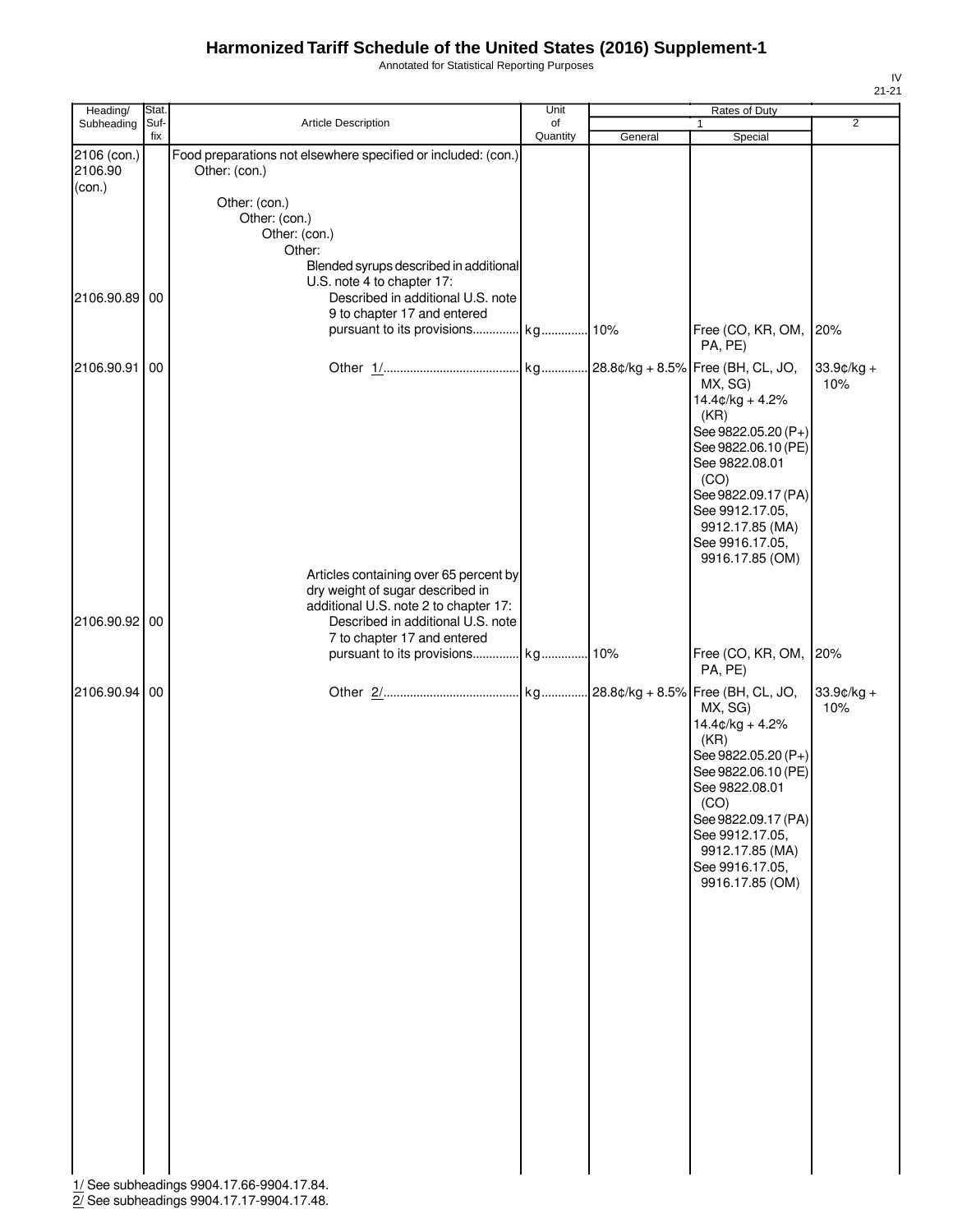Annotated for Statistical Reporting Purposes

| Heading/      | Stat. |                                                               | Unit     |         | <b>Rates of Duty</b> |                |
|---------------|-------|---------------------------------------------------------------|----------|---------|----------------------|----------------|
| Subheading    | Suf-  | Article Description                                           | of       |         | $\mathbf{1}$         | $\overline{2}$ |
|               | fix   |                                                               | Quantity | General | Special              |                |
| 2106 (con.)   |       | Food preparations not elsewhere specified or included: (con.) |          |         |                      |                |
| 2106.90       |       | Other: (con.)                                                 |          |         |                      |                |
| (con.)        |       |                                                               |          |         |                      |                |
|               |       | Other: (con.)                                                 |          |         |                      |                |
|               |       | Other: (con.)                                                 |          |         |                      |                |
|               |       | Other: (con.)                                                 |          |         |                      |                |
|               |       | Other: (con.)                                                 |          |         |                      |                |
|               |       | Articles containing over 10 percent by                        |          |         |                      |                |
|               |       | dry weight of sugar described in                              |          |         |                      |                |
|               |       | additional U.S. note 3 to chapter 17:                         |          |         |                      |                |
| 2106.90.95 00 |       | Described in additional U.S. note                             |          |         |                      |                |
|               |       | 8 to chapter 17 and entered                                   |          |         |                      |                |
|               |       | pursuant to its provisions 1/ kg 10%                          |          |         | Free (A+, BH, CA,    | 20%            |
|               |       |                                                               |          |         | CL, CO, D, E, IL,    |                |
|               |       |                                                               |          |         | JO, KR, MA, OM,      |                |
|               |       |                                                               |          |         | P, PA, PE, SG)       |                |
|               |       |                                                               |          |         |                      |                |
| 2106.90.97 00 |       |                                                               |          |         |                      | 33.9¢/kg +     |
|               |       |                                                               |          |         | MX, SG)              | 10%            |
|               |       |                                                               |          |         | $14.4¢/kg + 4.2%$    |                |
|               |       |                                                               |          |         | (KR)                 |                |
|               |       |                                                               |          |         | See 9822.05.20 (P+)  |                |
|               |       |                                                               |          |         | See 9822.06.10 (PE)  |                |
|               |       |                                                               |          |         | See 9822.08.01       |                |
|               |       |                                                               |          |         | (CO)                 |                |
|               |       |                                                               |          |         | See 9822.09.17 (PA)  |                |
|               |       |                                                               |          |         | See 9912.17.05,      |                |
|               |       |                                                               |          |         | 9912.17.85 (MA)      |                |
|               |       |                                                               |          |         | See 9916.17.05,      |                |
|               |       |                                                               |          |         | 9916.17.85 (OM)      |                |
|               |       |                                                               |          |         |                      |                |
|               |       |                                                               |          |         |                      |                |
|               |       |                                                               |          |         |                      |                |
|               |       |                                                               |          |         |                      |                |
|               |       |                                                               |          |         |                      |                |
|               |       |                                                               |          |         |                      |                |
|               |       |                                                               |          |         |                      |                |
|               |       |                                                               |          |         |                      |                |
|               |       |                                                               |          |         |                      |                |
|               |       |                                                               |          |         |                      |                |
|               |       |                                                               |          |         |                      |                |
|               |       |                                                               |          |         |                      |                |
|               |       |                                                               |          |         |                      |                |
|               |       |                                                               |          |         |                      |                |
|               |       |                                                               |          |         |                      |                |
|               |       |                                                               |          |         |                      |                |
|               |       |                                                               |          |         |                      |                |
|               |       |                                                               |          |         |                      |                |
|               |       |                                                               |          |         |                      |                |
|               |       |                                                               |          |         |                      |                |
|               |       |                                                               |          |         |                      |                |
|               |       |                                                               |          |         |                      |                |
|               |       |                                                               |          |         |                      |                |
|               |       |                                                               |          |         |                      |                |
|               |       |                                                               |          |         |                      |                |
|               |       |                                                               |          |         |                      |                |
|               |       |                                                               |          |         |                      |                |
|               |       |                                                               |          |         |                      |                |
|               |       |                                                               |          |         |                      |                |
|               |       |                                                               |          |         |                      |                |
|               |       |                                                               |          |         |                      |                |
|               |       |                                                               |          |         |                      |                |
|               |       |                                                               |          |         |                      |                |
|               |       |                                                               |          |         |                      |                |
|               |       |                                                               |          |         |                      |                |
|               |       |                                                               |          |         |                      |                |